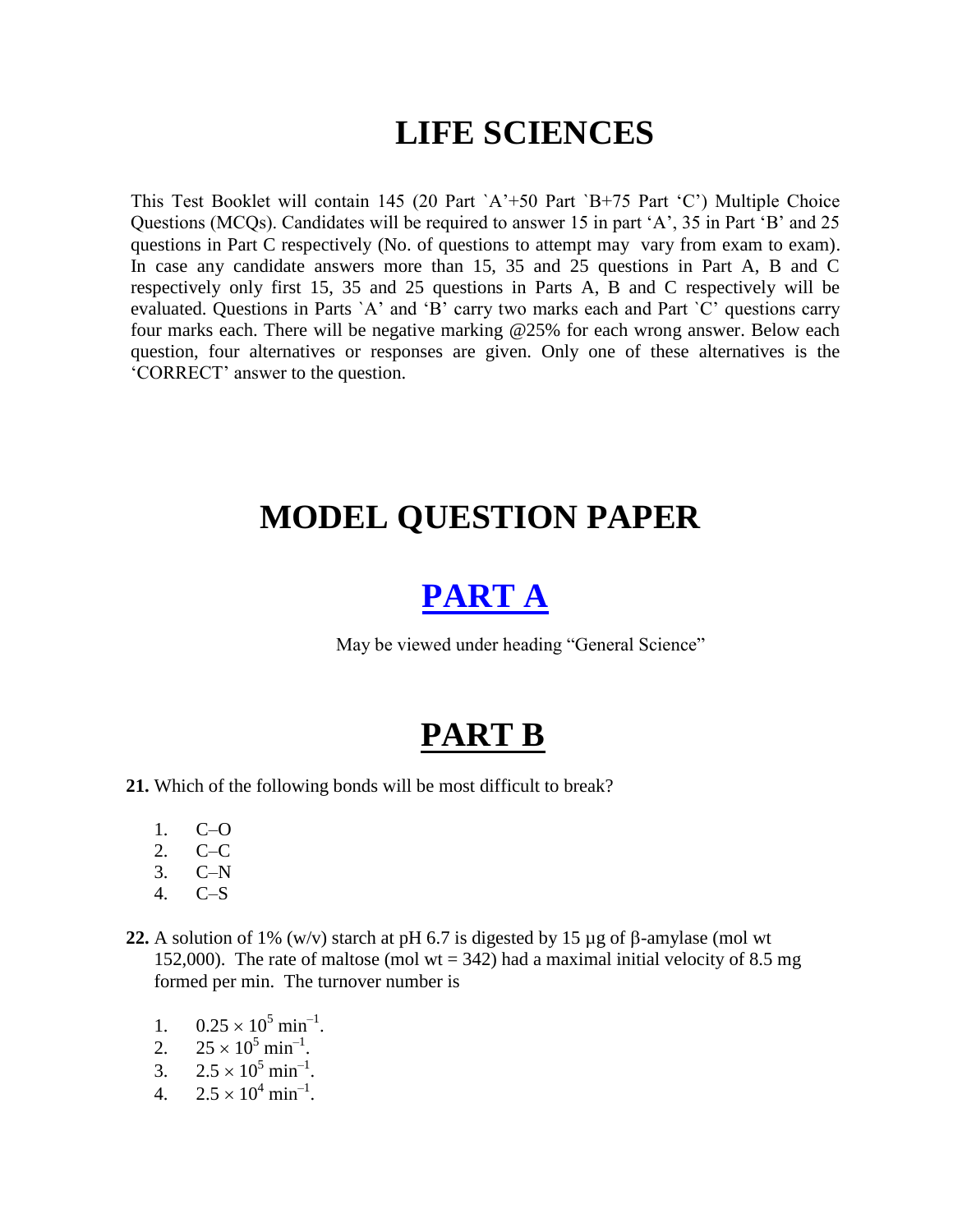**23.** The conformation of a nucleotide in DNA is affected by rotation about how many bonds?

- 1. 4
- 2. 6
- 3. 7
- 4. 3

**24.** Which of the following proteins acts as an energy transducer?

- 1. G-protein.
- 2. Bacteriorhodopsin.
- 3. Hemoglobin.
- 4. Heat shock protein.
- **25.** Which of the following predicted property of lipid bilayers would result if the phospholipids had only one hydrocarbon chain instead of two?
	- 1. The bilayers formed would be much less fluid.
	- 2. The diameter of the head group would be much larger than the acyl chain and would tend to form micelles rather than bilayers.
	- 3. the bilayers formed would be much more fluid.
	- 4. the bilayers would be more permeable to small water-soluble molecules.
- **26.** Which pump is responsible for initiating muscle contraction through depolarization of muscle cell membrane?
	- 1. Na<sup>+</sup> pump.
	- 2.  $K^+$  pump.
	- 3.  $Ca^{2+}$  pump.
	- 4.  $Mg^{2+}pump$ .

**27.** Which of the following statements is **not** true for transposable element system?

- 1. It consists of both autonomous and non-autonomous elements.
- 2. Dissociation elements are autonomous in nature.
- 3. Transposase is transcribed by the central region of autonomous elements.
- 4. Certain repeats in the genome remain fixed even after the element transposes out.
- **28.** A set of virulence genes (*vir* genes), located in the *Agrobacterium* Ti-plasmid, is activated by
	- 1. octopine.
	- 2. nopaline.
	- 3. acetosyringone.
	- 4. auxin.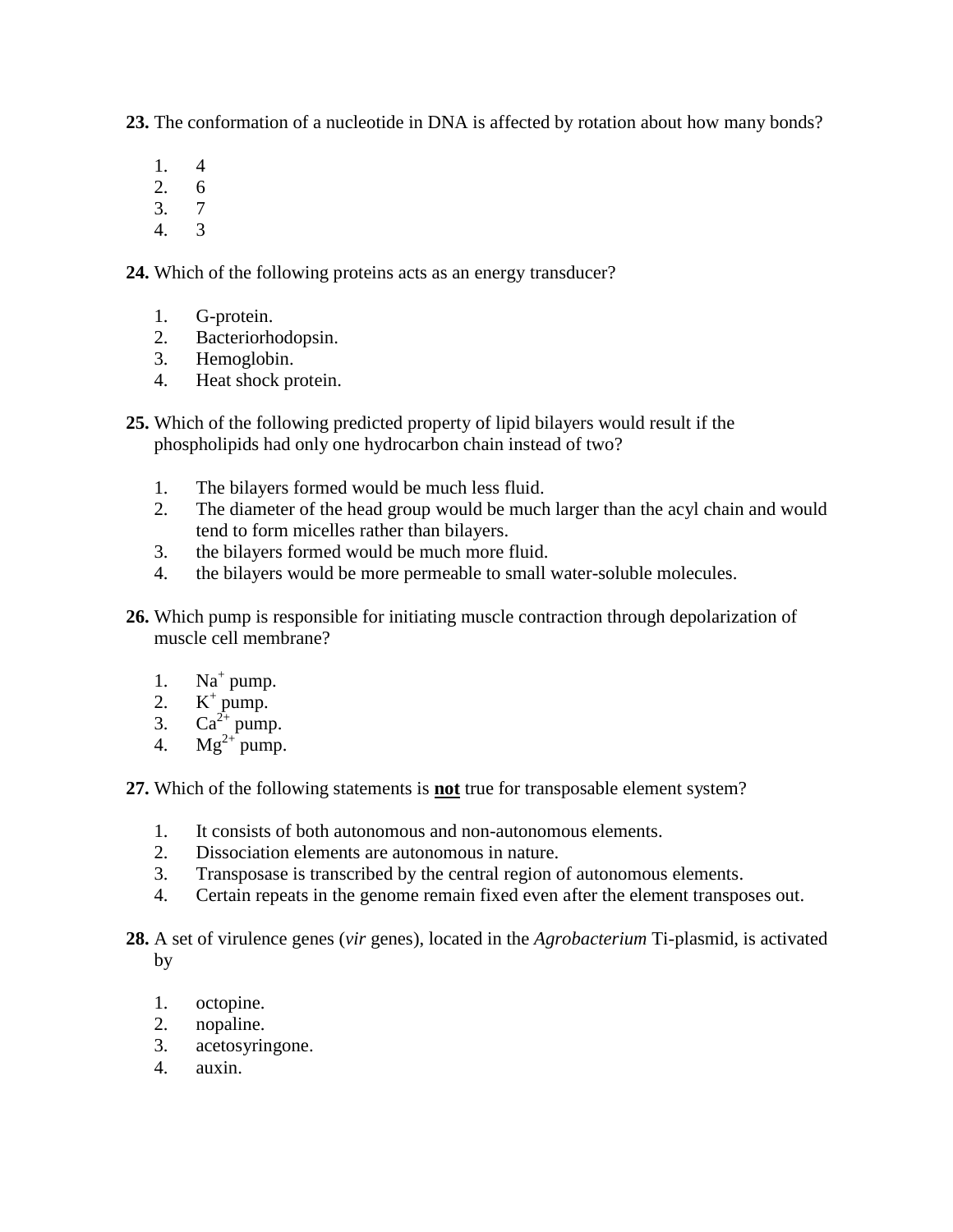- **29.** When two mutants having the same phenotype were crossed, the progeny obtained showed a wild-type phenotype. Thus the mutations are
	- 1. non-allelic.
	- 2. allelic.
	- 3. segregating from each other.
	- 4. independently assorting.
- **30.** A conjugation experiment is carried out between  $F^+ his^+$  *leu*<sup>+</sup> *thr*<sup>+</sup> *pro*<sup>+</sup> bacteria and  $F^- his^$ leu<sup>–</sup> thr<sup> $\bar{p}$ </sup> pro<sup>r</sup> bacteria for a period of 25 minutes. At this time the mating is stopped, and the genotypes of the recipient  $\overline{F}$  bacteria are determined. The results are shown below:

| Genotype  | Number of colonies |
|-----------|--------------------|
| $his^+$   | 0                  |
| $leu^+$   | 13                 |
| $thr^+$   | 26                 |
| $pro^{+}$ |                    |

What is the probable order of these genes on the bacterial chromosome?

- 1. *thr*, *leu*, *pro*, *his*
- 2. *pro,leu*, *thr* and the position of *his* cannot be determined.
- 3. *thr*, *leu*, *pro*, and the position of *his* cannot be determined.
- 4. *his, pro*, *leu*, *thr*
- **31.** Two varieties of maize averaging 48 and 72 inches in height, respectively, are crossed. The  $F_1$  progeny is quite uniform averaging 60 inches in height. Of the 500  $F_2$  plants, the shortest 2 are 48 inches and the tallest 2 are 72 inches. What is the probable number of polygenes involved in this trait?
	- 1. Four.
	- 2. Eight.
	- 3. Sixteen.
	- 4. Thirty two.

**32.** Repair of double strand breaks made during meiosis in the yeast *Saccharomyces cerevisiae*

- 1. occurs mostly by non-homologous end joining.
- 2. occurs mostly using the sister chromatid as a template.
- 3. occurs mostly using the homologous chromosome as a template.
- 4. is associated with a high frequency of mutations.
- **33.** Which of the following signaling molecules enters the cell to initiate its action?
	- 1. Transferrin
	- 2. Insulin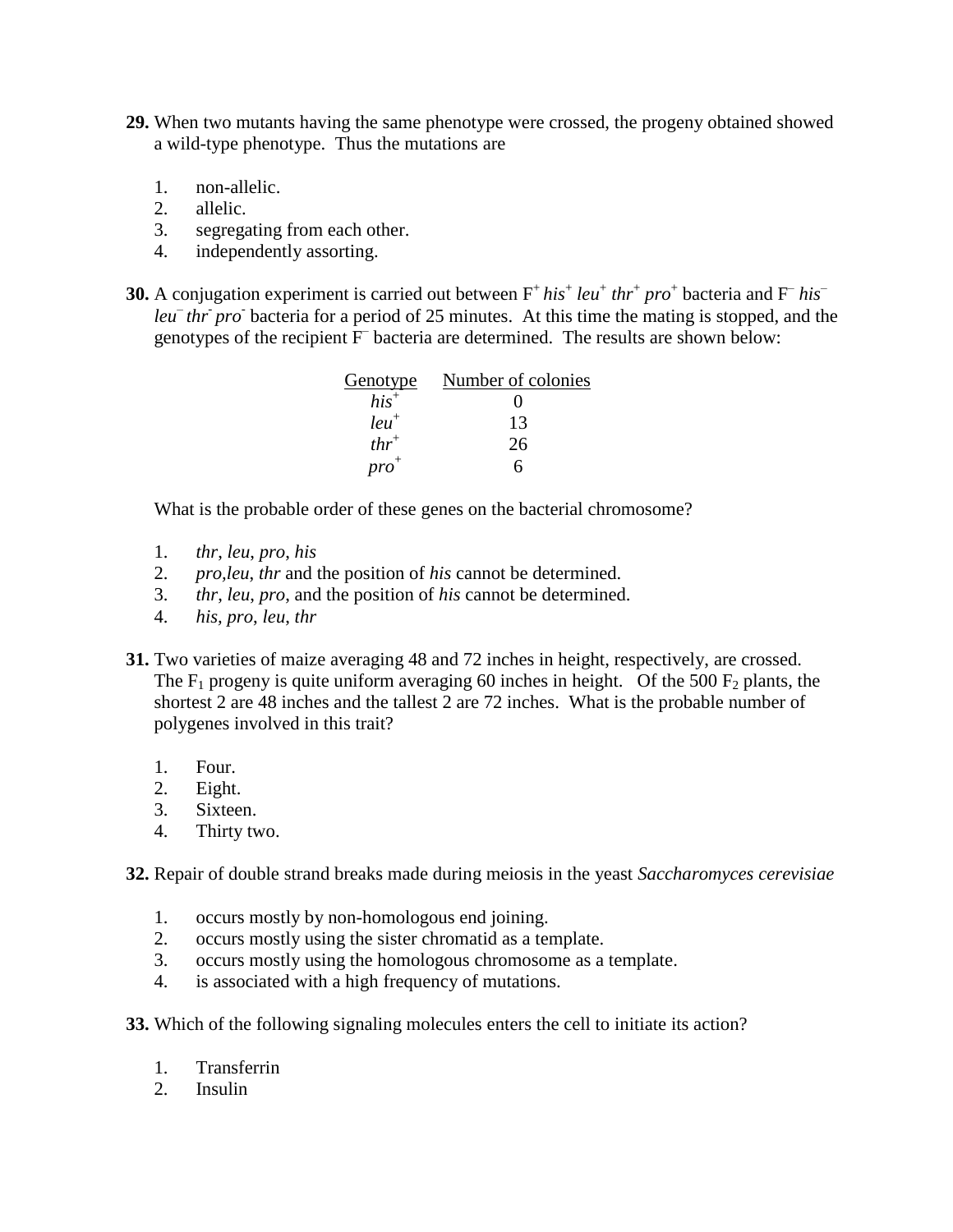- 3. Glucagon
- 4. Thyroxine
- **34.** The mode of action of the anticancer drug methotrexate is through its strong competitive inhibition on
	- 1. dihydrofolate reductase.
	- 2. thymidine synthase.
	- 3. thymidine kinase.
	- 4. adenylate cyclase.
- **35.** Which class of immunoglobulins will increase in case of a chronic infection?
	- 1. IgA
	- 2.  $IgG$
	- 3. IgM
	- 4. IgE
- **36.** When prospective neuroectoderm from an early amphibian gastrula is transplanted in the prospective epidermal region of a recipient (early gastrula) embryo, the donor tissue will give rise to
	- 1. neural tube.
	- 2. epidermis.
	- 3. neural tube and notochord.
	- 4. neural tube and epidermis.
- **37.** Amphibian oocytes remain for years in the diplotene stage of meiotic prophase. Resumption of meiosis is initiated by
	- 1. gonodatropic hormone.
	- 2. growth hormone.
	- 3. oestrogen.
	- 4. progesterone.
- **38.** A group of six cells called 'equivalence group cells' divide to form the vulval structure in *Caenorhabditis elegans*. They are called so because
	- 1. they have similar fates during development of vulva.
	- 2. all the six cells are competent to form vulva and can replace each other under various experimental conditions.
	- 3. they are all under the influence of the anchor cell, signals from which initiate vulval development.
	- 4. they interact with each other to form the vulval structure.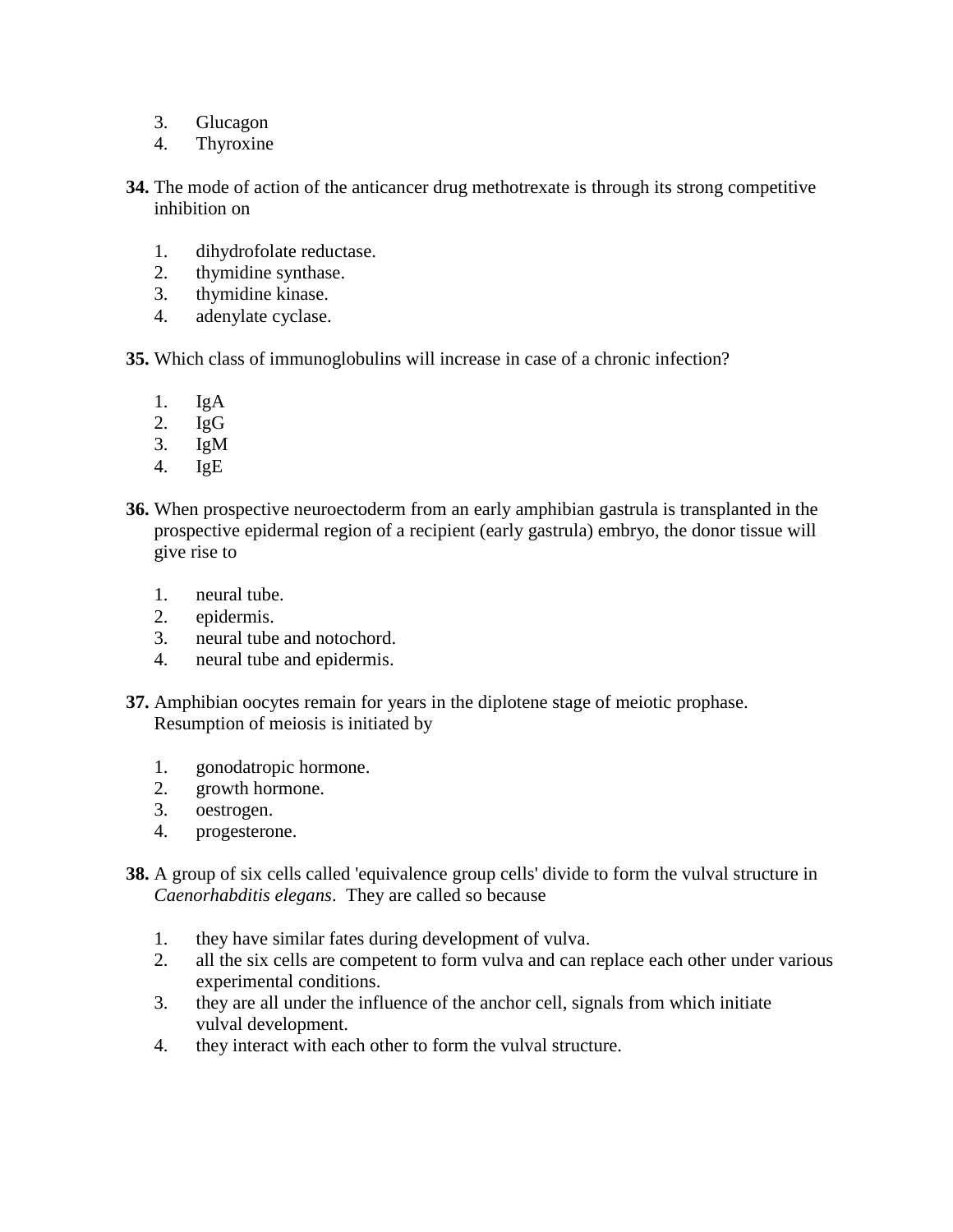- **39.** Due to the presence of cellulose in the cell wall of plants, leaf shape is determined in the leaf primorida by
	- 1. rates of cell division.
	- 2. planes of cell division.
	- 3. cell migration.
	- 4. cell-cell interactions.
- **40.** DCMU inhibits electron transport in chloroplast by preventing the reduction of
	- 1. P 680.
	- 2. QA.
	- $3.$  P<sub>O</sub>
	- 4. QB.
- **41.** In higher plant leaves, the reduction of nitrate to ammonium takes place by the combined action of nitrate reductase localized in cytosol and nitrite reductase localized in
	- 1. peroxisomes.
	- 2. mitochondria.
	- 3. chloroplasts.
	- 4. cytosol.
- **42.** In higher plants, the red/far-red sensory photoreceptor, phytochrome, is a light-regulated kinase. Which of the following classes of kinases does it represent?
	- 1. Two-component sensor regulator (histidine kinase).
	- 2. Two-component sensor regulator (serine/threonine kinase).
	- 3. Leucine rich repeat (LRR) receptor kinase.
	- 4. Calcium-dependent protein kinase.
- **43.** Vesicular-arbuscular mycorrhiza (VAM) represents a beneficial association between plant roots and fungus, where fungus assists plants in obtaining from the soil
	- 1. iron.
	- 2. zinc.
	- 3. sulphate.
	- 4. phosphate.

**44.** Unidirectional propagation of electrical signal in nervous system is

- 1. proportional to the length of axon.
- 2. due to chemical synapse.
- 3. due to electrical synapse.
- 4. proportional to myelination.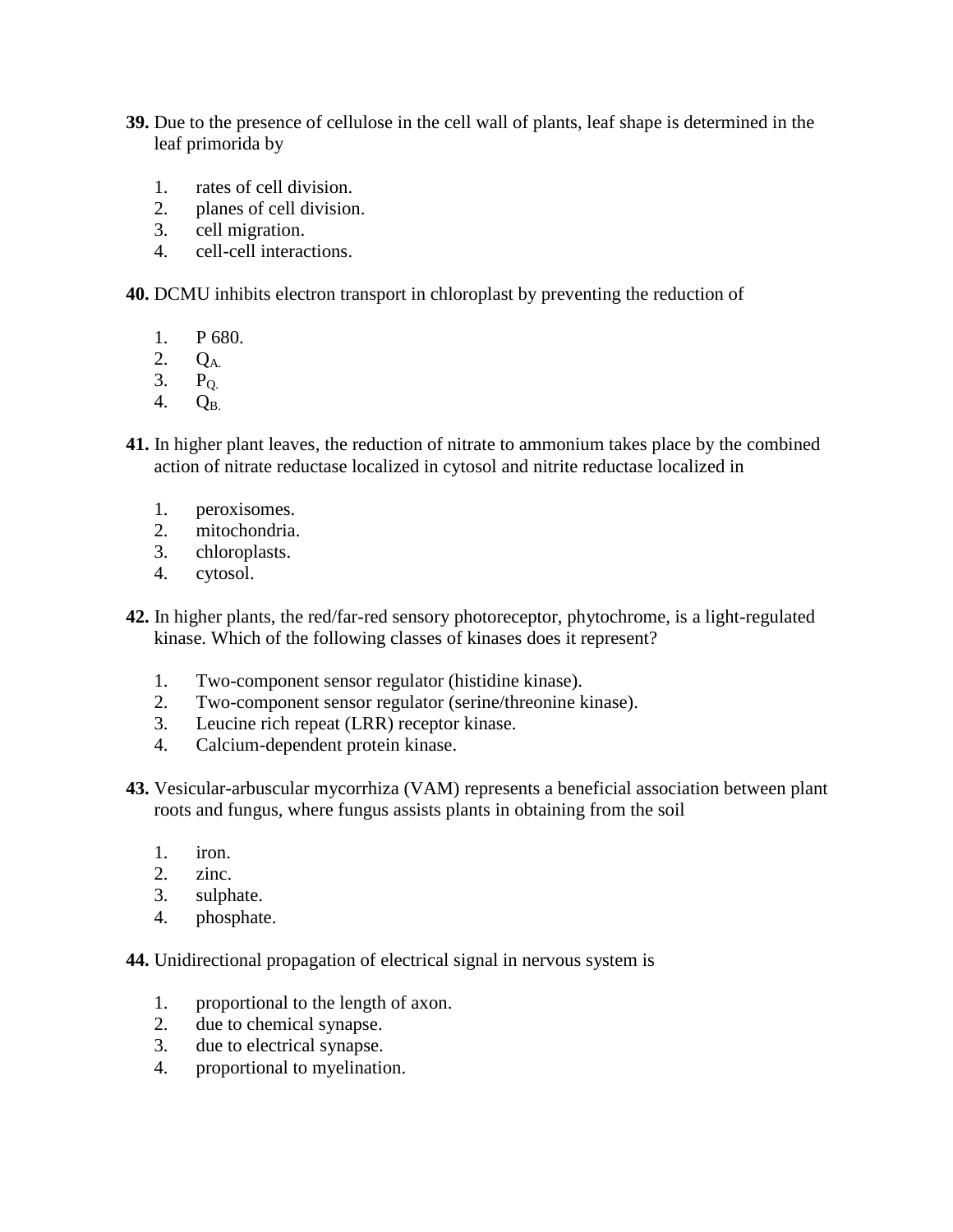**45.** A myasthenia gravis patient develops muscle paralysis because

- 1. the nerve terminal at the neuromuscular junction fails to release acetylcholine.
- 2. although enough acetylcholine is released at the neuromuscular junction, it is destroyed by acetylcholinesterase.
- 3. the patient develops immunity against his own acetylcholine receptor.
- 4. the patient develops antibody against his own acetylcholine.

**46.** Inhibin from sertoli cells of testes selectively inhibits

- 1. luteinizing hormone.
- 2. follicle stimulating hormone.
- 3. thyroid stimulating hormone.
- 4. growth hormone.
- **47.** Hawk's retina possesses a large number of
	- 1. rods.
	- 2. melanocytes.
	- 3. cones.
	- 4. kuffer cells.
- **48.** *E. coli* cells were grown in  $N^{15}$  medium for several generations and then shifted to normal medium for one generation. If the DNA isolated from the culture would be centrifuged on a CsCl equilibrium density gradient, the result will be
	- 1. a single band of double helix DNA consisting of one strand with  $N^{14}$  and another with  $N^{15}$  label.
	- 2. single band of double helix DNA consisting of  $N^{14}$  and  $N^{15}$  in both the strands.
	- 3. two bands containing double helix DNA each containing both  $N^{14}$  and  $N^{15}$  label.
	- 4. two bands containing single stranded DNA one with  $N^{14}$  and other with  $N^{15}$ label.
- **49.** Which of the following processes does not take place in the  $5' \rightarrow 3'$  direction?
	- 1. DNA replication
	- 2. Transcription
	- 3. Nick translation
	- 4. RNA editing
- **50.** A deletion of three consecutive bases in the coding region of a gene **cannot** result in
	- 1. deletion of a single amino acid without any other change in the protein.
	- 2. replacement of two adjacent amino acids by a single amino acid.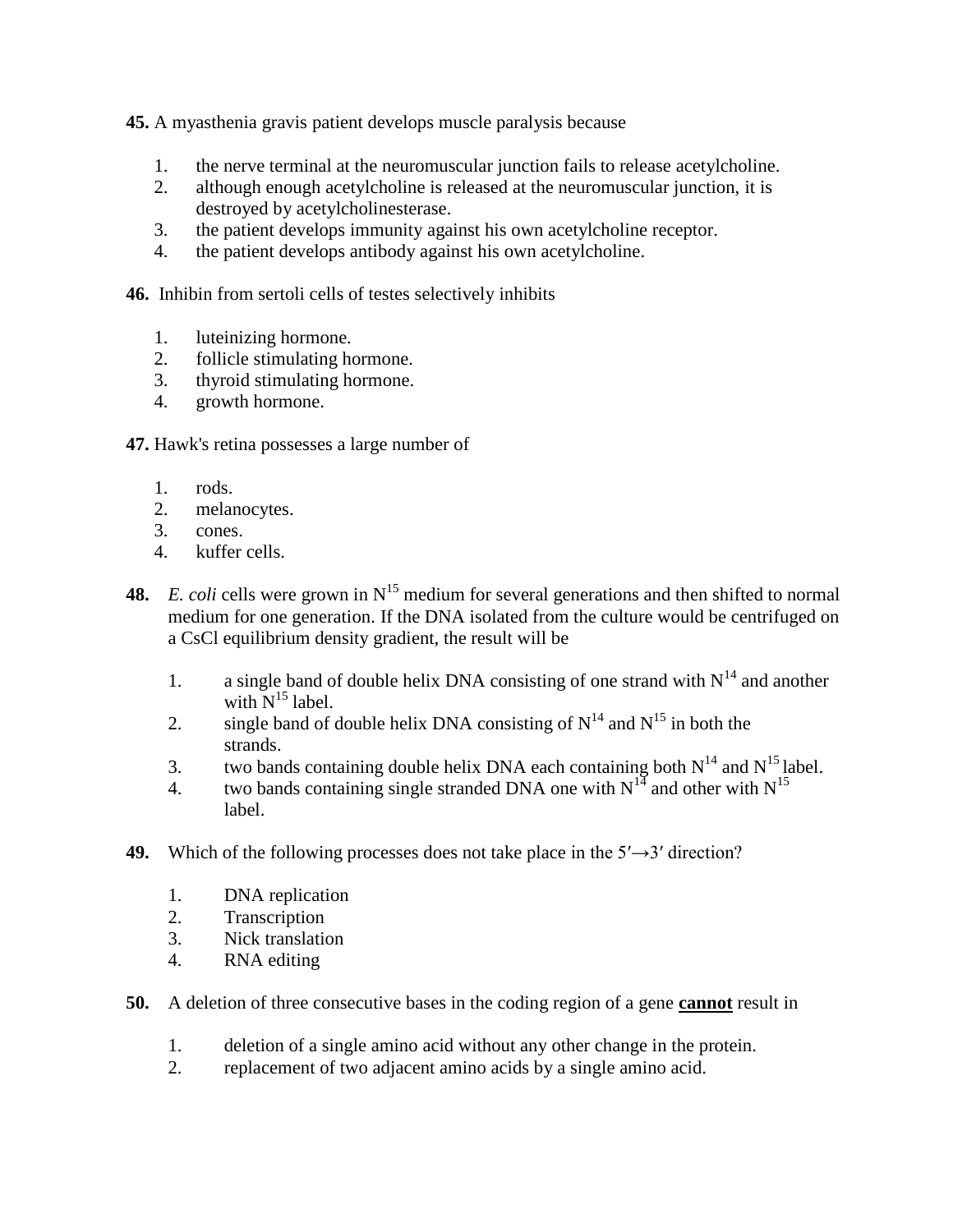- 3. replacement of a single amino acid by another without any other change in sequence of the protein.
- 4. production of a truncated protein.
- **51.** Deletion of the leader sequence of *trp* operon of *E. coli* would result in
	- 1. decreased transcription of *trp* operon.
	- 2. increased transcription of *trp* operon.
	- 3. no effect on transcription.
	- 4. decreased transcription of *trp* operon in the presence of tryptophan.
- **52.** In the endodermis of higher plants, the role of Casperian strip is to control the water movement so that it flows
	- 1. between the cells.
	- 2. through the plasma membrane.
	- 3. through the cell wall.
	- 4. through the transfusion tissue.
	- **53.** The reptilian order Squamata includes
		- 1. crocodiles and alligators.
		- 2. the living fossil 'tuatara'.
		- 3. turtles and tortoises.
		- 4. snakes and lizards.
	- **54.** Cultivated bananas are sterile because
		- 1. male flower-bearing plants are very rare.
		- 2. they lack natural pollinators in the crop plants.
		- 3. they are triploid and therefore seeds are not set.
		- 4. they are a cross of two unrelated species.
	- **55.** One life history trait that is **not** characteristic of very small sized organisms is
		- 1. delayed age at first reproduction.
		- 2. earlier age at first reproduction.
		- 3. high population growth rate.
		- 4. short lifespan.
	- **56.** Which of the following statements is the most appropriate example of character displacement?
		- 1. Two related species depending on the same prey species avoid competition by feeding at different times of the day.
		- 2. The body sizes of two related species are very similar when they are allopatric,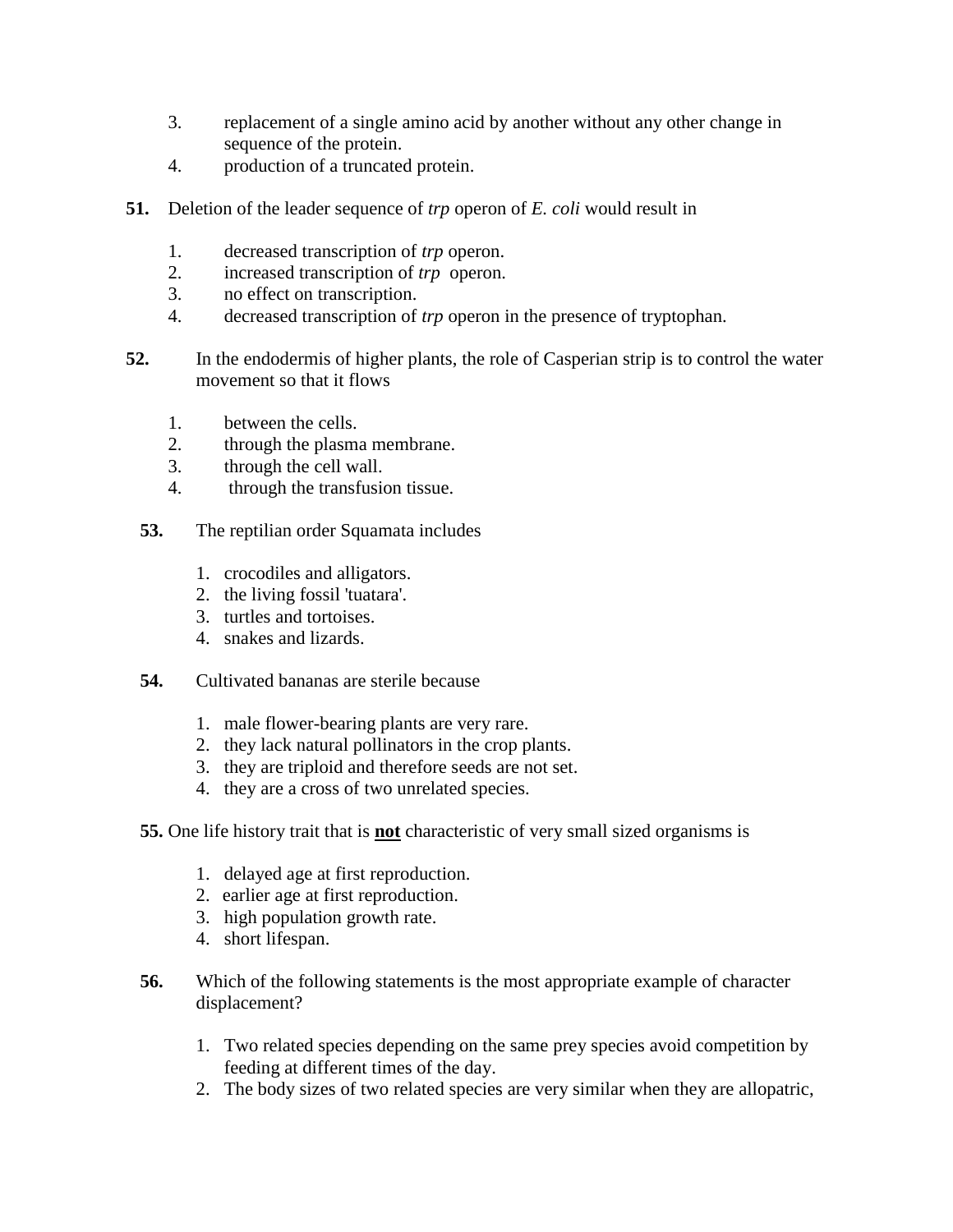but in geographical areas of sympatry, one species is significantly smaller than the other.

- 3. The food niche of a species is generally wider in the absence of competing species than in their presence.
- 4. Closely related species can coexist if their densities are regulated by a predator.
- **57.** In a population growing logistically and approaching Carrying Capacity (K), the change in density  $(N)$  per unit time  $(dN/dt)$  is maximum when N equals to
	- 1.  $K^2$
	- 2. K/2.
	- 3. K.
	- 4. K.
- **58.** The losses of ozone over Arctic are significantly lower than that over Antarctica because
	- 1. polar vortex over Arctic is not as tight as over Antarctic.
	- 2. Arctic stratosphere warms slower in the spring.
	- 3. concentration of chlorine in the atmosphere over Arctic is less than over Antarctic.
	- 4. freezing of  $NO<sub>2</sub>$  and  $CH<sub>4</sub>$  are slower over Arctic than over Antarctic.
- **59.** Which of the following species replacement sequence depicts tolerance model of community succession?





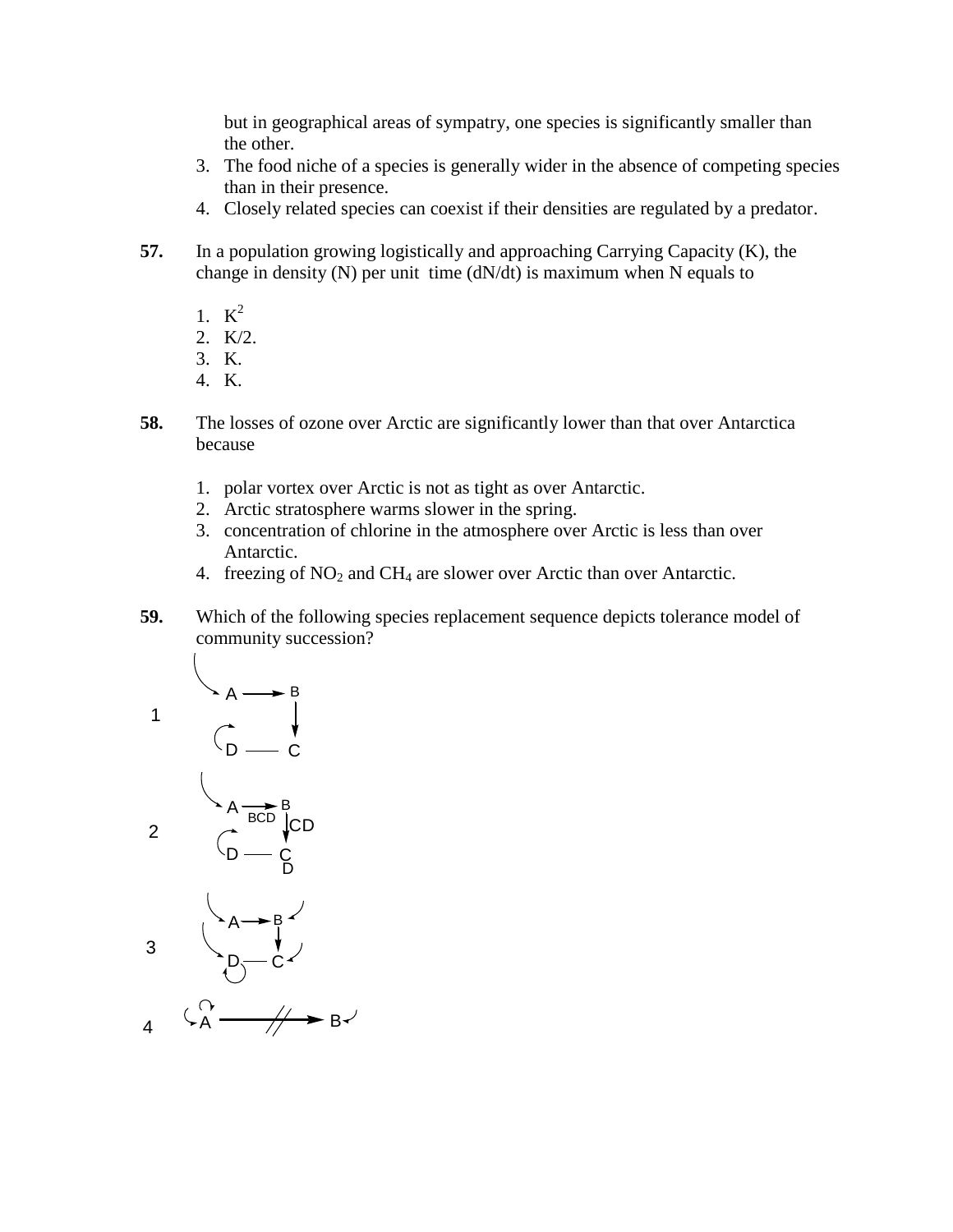- **60.** Evolutionarily, with which of the following could parental care in animals be associated?
	- 1. Smaller clutch size.
	- 2. Polygamy.
	- 3. Greater longevity.
	- 4. Semelparity.
- **61.**



The change in a trait with time as a result of natural selection is shown above. This type of natural selection is

- 1. directional.
- 2. disruptive.
- 3. stabilizing.
- 4. random.
- **62.** During which geological period did the greatest diversification of life on earth occur?
	- 1. Permian
	- 2. Jurassic
	- 3. Cambrian
	- 4. Ordovician
- **63.** Which of the following plant groups evolved during the Silurian period?
	- 1. Bryophyta
	- 2. Psilophyta
	- 3. Lycophyta
	- 4. Spherrophyta
- **64.** Which of the following GM crops is the most widely cultivated globally?
	- 1. Herbicide resistant soybean.
	- 2. Insect resistant cotton.
	- 3. Insect resistant brinjal.
	- 4. delayed ripening tomato.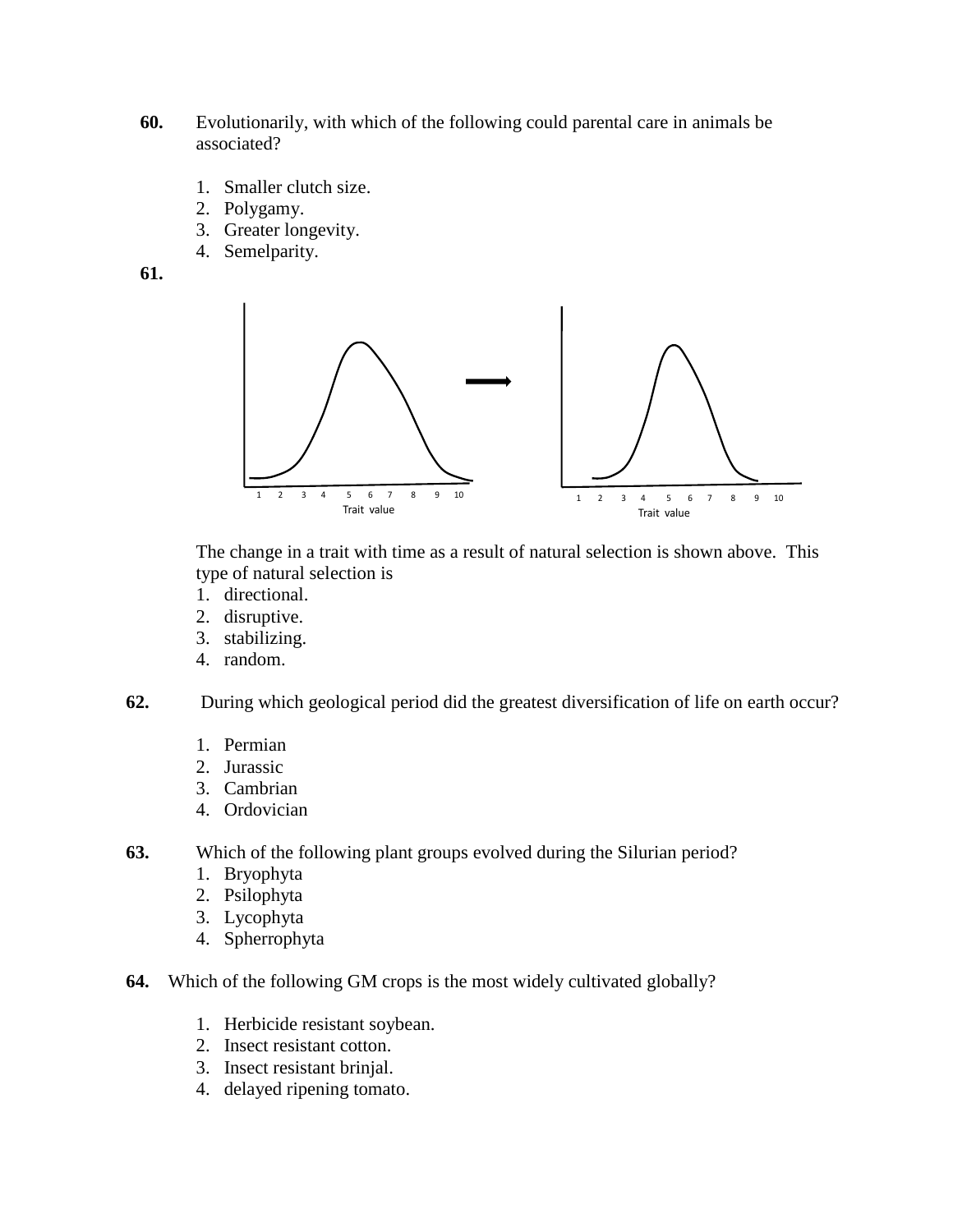- **65.** PCR based DNA amplification is an essential feature of which of the following combination of molecular markers?
	- 1. RFLP, AFLP and SSR.
	- 2. AFLP, SSR and RAPD.
	- 3. RFLP, RAPD and SSR.
	- 4. RAPD, RFLP and SSR.
	- **66.** The genes whose promoters are extensively used for production of pharmaceutical proteins in transgenic dairy cattles are
		- 1. lactalbumin and ovalbumin.
		- 2. lactoglobulin and casein.
		- 3. lactoferrin and transferrin.
		- 4. casein and ovalbumin.
	- **67.** A biochemist purifies a new enzyme, generating the following purification table.

| S. No. | <b>Procedure</b>        | <b>Total protein</b> | <b>Activity</b> |
|--------|-------------------------|----------------------|-----------------|
|        |                         | (mg)                 | (units)         |
|        | Crude Extract           | 20,000               | 4,000,000       |
| ii.    | Salt precipitation      | 5,000                | 3,000,000       |
| iii.   | Ion-exchange            | 200                  | 800,000         |
|        | chromatography          |                      |                 |
| 1V.    | Affinity chromatography | 50                   | 750,000         |
| V.     | Size-exclusion          | 45                   | 675,000         |
|        | chromatography          |                      |                 |

The most effective purification step is

1. iv.

- 2. iii.
- 3. v.
- 4. ii.
- **68.** Similarities in sequence and function of two proteins indicate that they are members of a family that share a common ancestor. If they are from different species, they are called
	- 1. homologs.
	- 2. orthologs.
	- 3. paralogs.
	- 4. proteologs.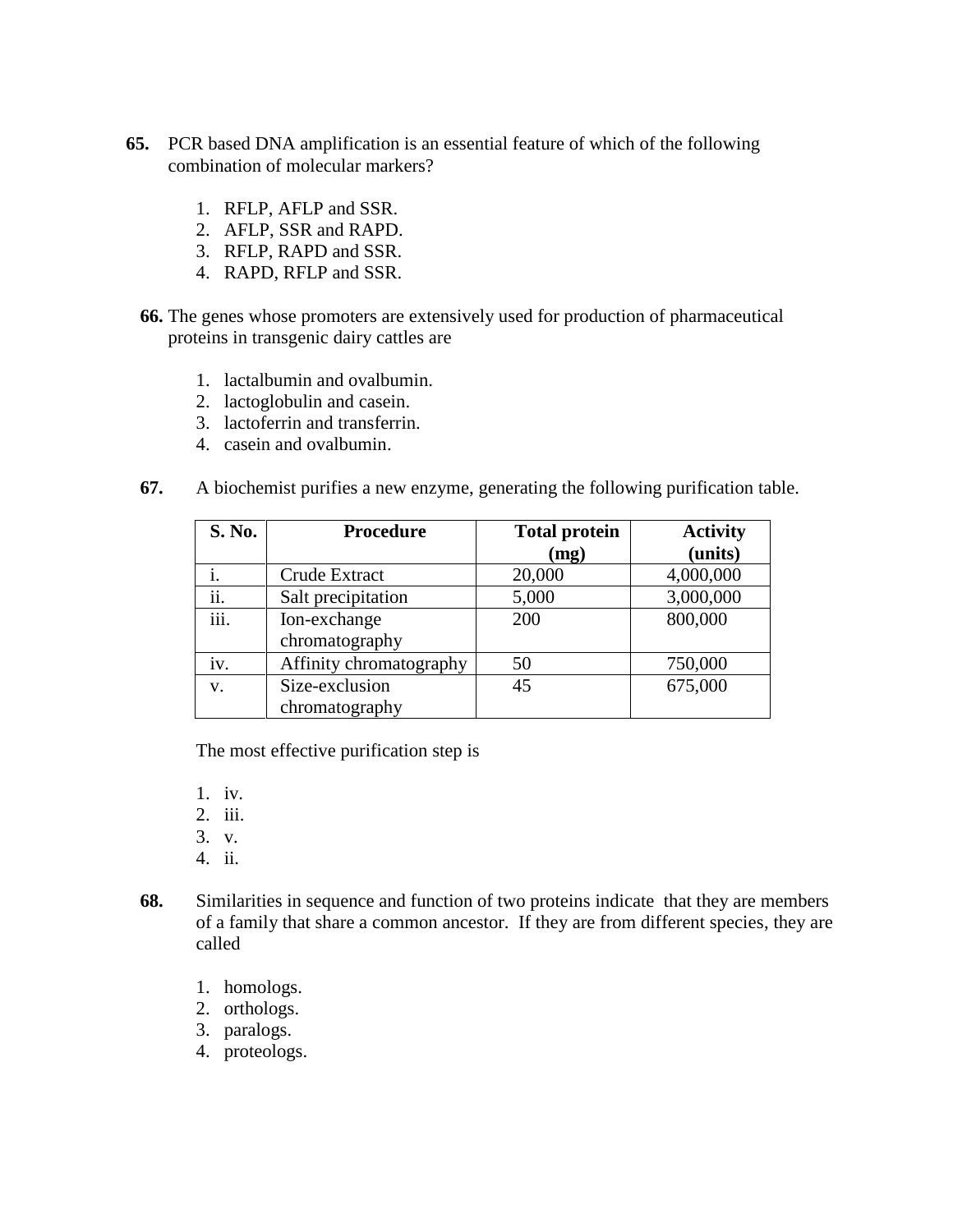- **69.** The conformation of a 30-residue peptide is studied by NMR spectroscopy. The  $J_{NH}$ for most of the amide protons is 4Hz. The 2D NOESY spectrum shows prominent  $Ni-Ni<sup>+</sup>$  connectivities. The conformation of the peptide is
	- 1. anti-parallel  $\beta$  sheet.
	- 2. parallel B sheet.
	- 3. helix-like.
	- 4. unordered.
- **70.** A sample of <sup>32</sup>P disintegrates at a rate of 30,120 dpm. The radioactivity in microcuries (1 curie= $3.7x10^{10}$ dps) is
	- 1. 15,060.
	- 2.  $1.36 \times 10^{-2}$ .
	- 3.  $81.6 \times 10^{-2}$ .
	- 4.  $1.36 \times 10^{-8}$ .

# **PART C**

- **71.** A protein polypeptide chain exists in  $\alpha$ -helical conformation in a solvent and it has a value of -30,000 deg cm<sup>2</sup> dmol<sup>-1</sup> for the mean residue ellipiticity at 222 nm ( $[\theta]_{222}$ ) in the temperature range 20-50°C. On raising the temperature above 50°C,  $[\theta]_{222}$  increases and reaches a value of -2,000 deg cm<sup>2</sup> dmol<sup>-1</sup> at 70°C and the value of  $[\theta]_{222}$  remains unchanged above 70°C. The observed value of  $[\theta]_{222}$  is -14,000 deg cm<sup>2</sup> dmol<sup>-1</sup> at 60°C. If one assumes that the heat-induced denaturation is a two-state process, the fraction of  $\alpha$ helix at  $60^{\circ}$ C is
	- 1. 0.40
	- 2. 0.43
	- 3. 0.50
	- 4. 0.57
- **72.** 100 ml of 0.02 M acetic acid ( $pK_a$ = 4.76) is titrated with 0.02 N KOH. After adding some base to the acid solution, the observed pH is 2.76. At this pH degree of protonation is
	- 1. 0%.
	- 2. 10%.
	- 3. 90%.
	- 4. 99%.
- **73.** There are hydrogen bond donors (D), and acceptors (A). When the mixture (A+D) is transferred from water, designated as (w) to a nonpolar solvent (np), the free energy change ( $\Delta G$ ) of transfer is 6.12 kcal mol<sup>-1</sup> for the (A+D) mixture. A and D form a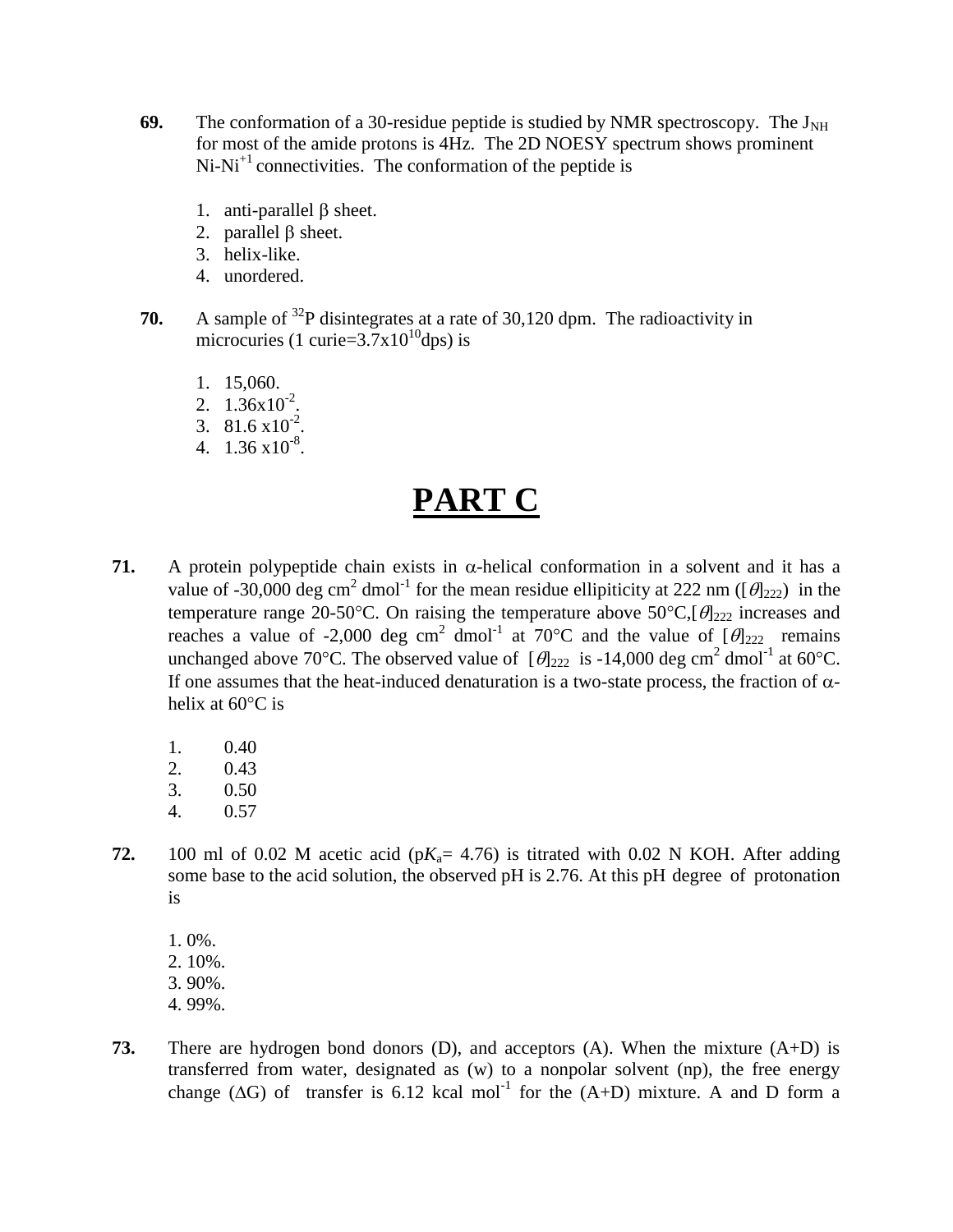hydrogen bond in this nonpolar solvent and  $\Delta G$  for this process is  $- 2.4$  kcal mol<sup>-1</sup>. When the hydrogen bonded molecule A-D is transferred from water to the nonpolar solvent  $\Delta G$ for this process is 0.62 kcal mol<sup>-1</sup>. The value of  $\Delta G$  for the formation of hydrogen bond  $(A+B \leftrightarrow A-B)$  in water is

- 1.  $-0.1 \text{ kcal mol}^{-1}$ .
- 2.  $+3.1 \text{ kcal mol}^{-1}$ .
- 3.  $-3.1 \text{ kcal mol}^{-1}$ .
- 4.  $-1.78$  kcal mol<sup>-1</sup>.
- **74.** In a human cell, the concentration of ATP, ADP and Pi are 2.25, 0.50 and 0.825mM respectively. The free energy of hydrolysis of ATP at pH 7.0 and 25°C is
	- 1. –30.5kJ/mol.
	- 2.  $-61kJ/mol$ .
	- 3.  $-15.25$  kJ/mol.
	- 4.  $-52$  kJ/mol.
- **75.** Which one of the following enzyme reaction represents noncompetitive initiation?
	- 1.  $E+S \quad \Box \quad \Box \quad ES + E + P$  $ES + I \Box \Box K$  EI
	- 2.  $E+S \Box \Box E+S \rightarrow E+P$  $ES + I \n\bigoplus_{K_1^+} \text{ESI}$
	- 3.  $E+S_1 \text{ }\overline{\text{}}$   $E/S_1 \text{ }\overline{\text{}}$   $E/P_1 \text{ }\overline{\text{}}$   $\overline{\text{}}\overline{\text{}}\overline{\text{}}\overline{\text{}}\overline{\text{}}\overline{\text{}}$   $E' \text{ }\overline{\text{}}\overline{\text{}}\overline{\text{}}\overline{\text{}}\overline{\text{}}\overline{\text{}}\overline{\text{}}$   $E'S_2 \rightarrow E+P_2$
	- 4.  $E+S \Box \Box \Box E$   $ES \rightarrow E+P$

 $E + S + I \Box \Box K$ **EI** + S  $ES + I$  $\overrightarrow{K_I}$  ESI

 $EI + S \Box \Box \Box$  ESI

- **76**. The sequence of monosaccharides including position and configuration of glycosidic bonds in a glycoprotein is to be determined. Which one of the following methods can be employed?
	- 1. Glycoprotein  $\rightarrow$  removal of oligosaccharides by alkaline hydrolysis  $\rightarrow$  nuclear magnetic resonance analysis of cleaved mixture of oligosaccharides
	- 2. Two dimensional nuclear magnetic resonance spectroscopic analysis of the glycoprotein
	- 3. Glycoprotein  $\rightarrow$  release of oligosaccharides with endoglycosidases followed by purification to separate oligosaccharides  $\rightarrow$  enzymatic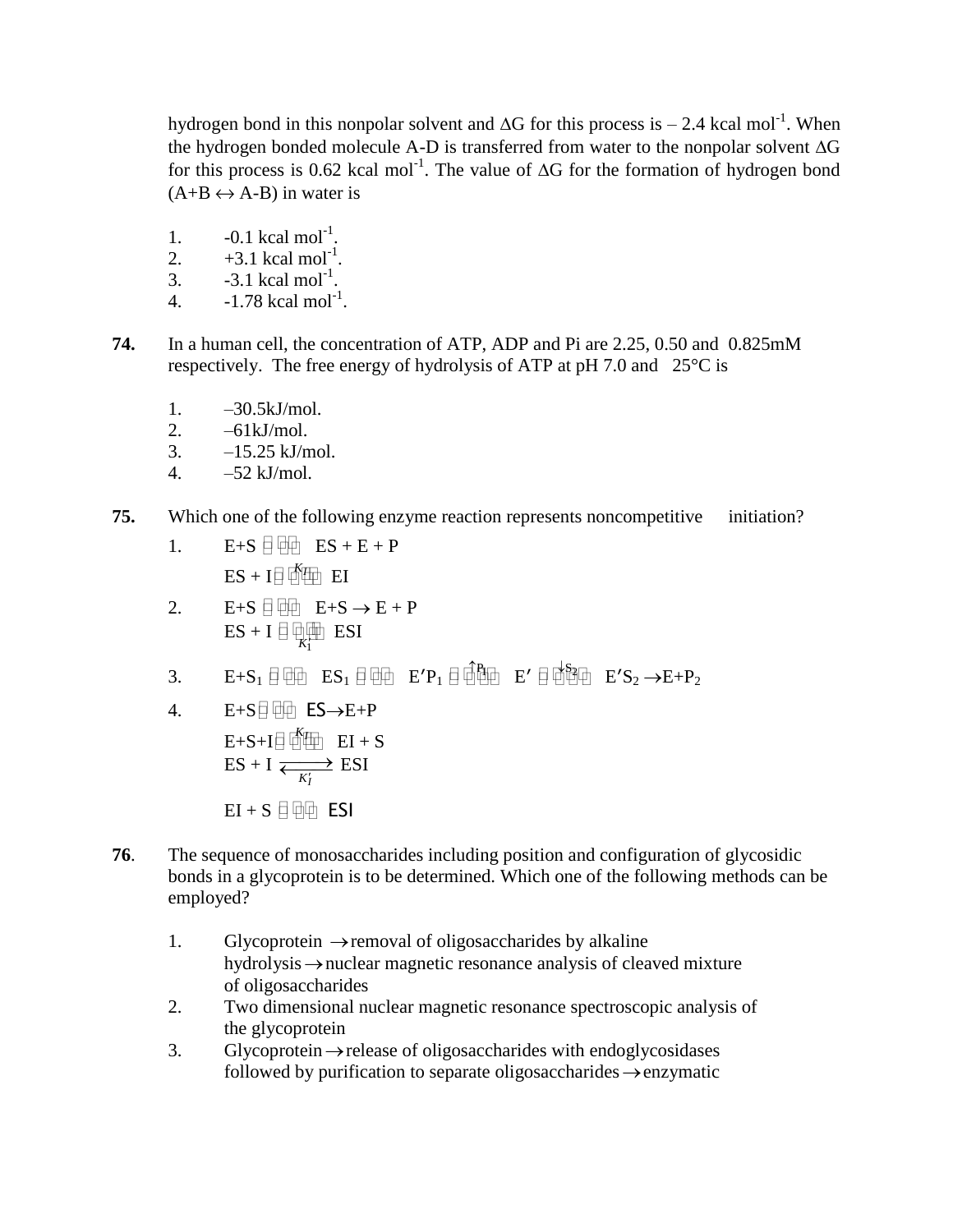hydrolysis of purified oligosaccharides with specific glycosidases mass spectroscopic analysis of smaller oligosaccharides

- 4. Glycoprotein  $\rightarrow$  treat with trypsin followed by MALDI analyses of tryptic peptides
- **77.** A bacterial culture undergoing balanced growth requires a first-order reaction. In other words, the rate of increase in bacteria at any particular time is proportional to the number or mass of bacteria present at that time. If "*N*" is the number of cells at any given time "*t*" and  $\mu$  is 'growth rate constant' this process can be expressed mathematically as

1. 
$$
\frac{dN}{dt} = \mu N.
$$
  
2. 
$$
\frac{dt}{dN} = \mu N.
$$
  
3. 
$$
\frac{d\mu}{dt} = N.
$$
  
4. 
$$
\frac{dN}{dt} \times N = \mu.
$$

- **78.** A typical animal cell (nucleated) membrane contains glycolipids and glycoproteins in the plasma membrane. To determine its topological distribution, 'lectin' is used as a probe. The following interactions may be the basis of the probing method:
	- (A) Protein-protein interaction
	- (B) Protein-sugar interaction
	- (C) Protein-lipid interaction
	- (D) Protein-sterol interaction.

The appropriate answer is

- 1. Only (A).
- 2. Only (B).
- 3. All of  $(A)$ ,  $(B)$  and  $(C)$ .
- 4. Only (D).
- **79.** Upon studying a considerable number of different crosses in Drosophila, Morgan reached the conclusion that all genes of this fly were clustered into four linked groups corresponding to the four pairs of chromosomes. Further studies revealed that linkage is not absolute and it is broken frequently. It is broken in prophase by a process called
	- 1. Recombination.
	- 2. Jumping of genes.
	- 3. Integration.
	- 4. Mutation.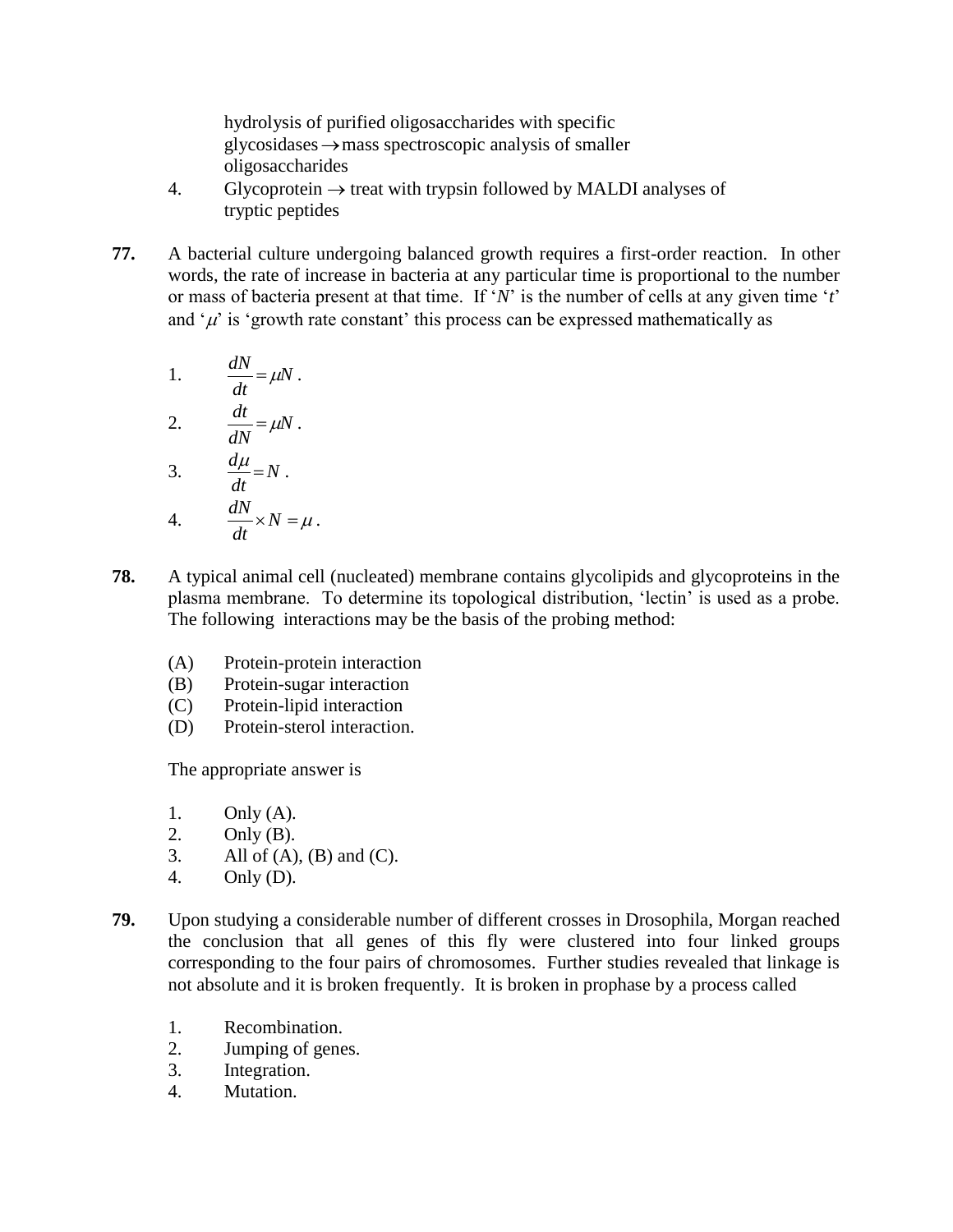**80.** A population of proliferating cells is stained with a DNA binding fluorescence dye so that the amount of fluorescence is directly proportional to the quantity of DNA. Amount of DNA in each cell is measured by flow cytometry. The number of cells with a given DNA content is plotted and following statements were made:



- (1) Peak A contains the cells of  $G_1$  phase
- (2) Peak B contains the cells of  $G_2$  phase
- (3) Peak A contains the cells of  $G_2$  phase
- (4) Peak B contains the cells of  $G_1$  phase

Which of the above mentioned statement is correct?

- 1. (1) and (2).
- 2. (3) and (4).
- 3. (2) and (4).
- 4. (1 ) and (3)
- **81**. During many important cell processes, many proteins need to undergo degradation to culminate a part of the process. For example, during cell cycle, cycling proteins need to be degraded to allow the cells to exit mitosis. This is achieved by selective ubiquitination of cyclin followed by its degradation by proteasomes. The specific protein factor that is involved in this process is called Anaphase Promoting Complex (APC). APC is possibly a protein which is known as
	- 1. E1 enzyme.
	- 2.  $E_2$  enzyme.
	- 3.  $E_3$  enzyme.
	- 4. Protease.
- **82**. During mitogenic stimulation, cells proliferate at a higher rate and it is primarily determined by an enhanced rate of protein synthesis. Among other mechanisms, MAP kinase pathway of signal transduction is involved in this. Global protein synthesis may be regulated by many mechanisms involving various steps of protein synthesis, namely, initiation, elongation and termination. Thus, many protein factors may be involved in the same. In the above process (mitogenic stimulation) the following factors are the portable targets.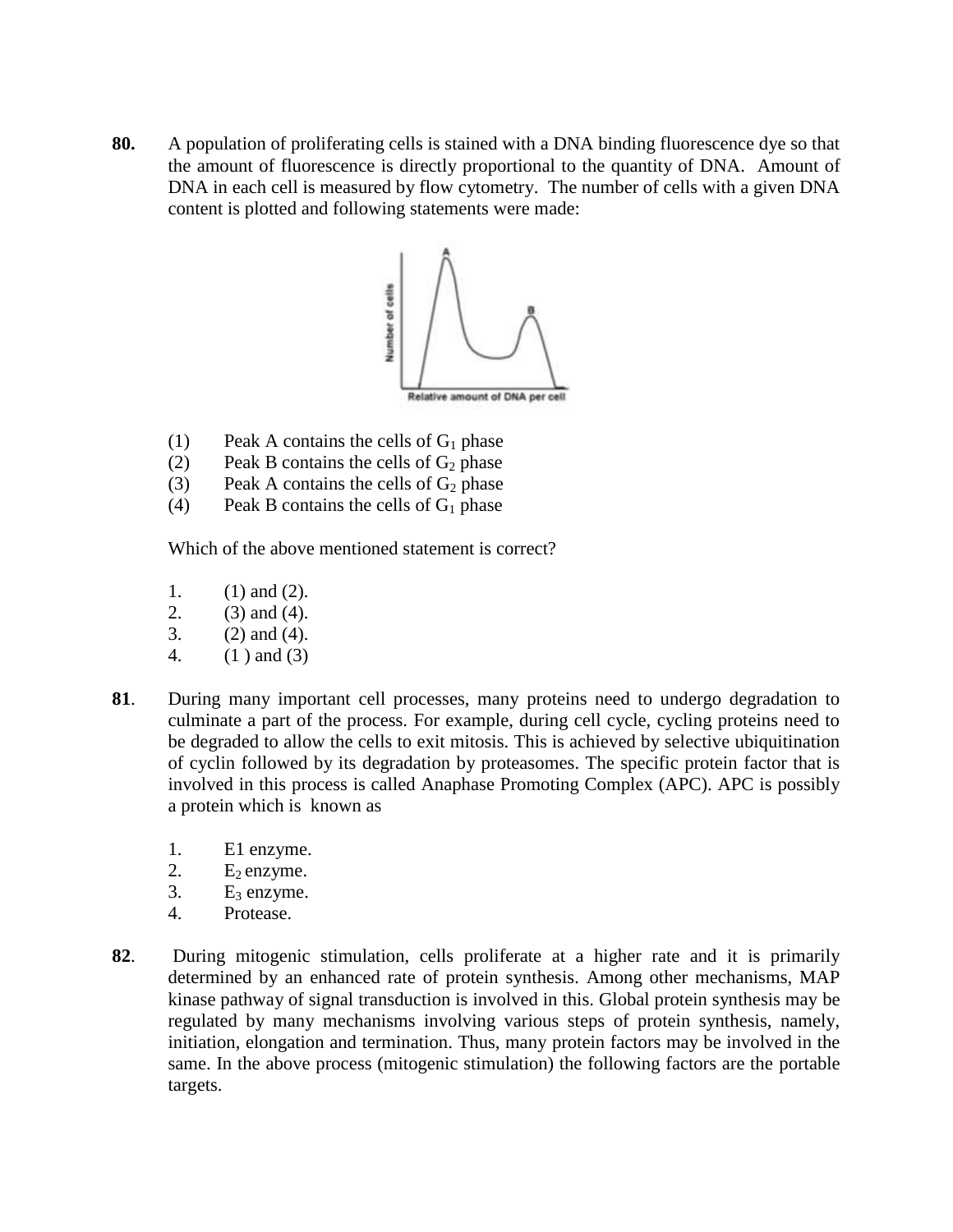$A.$  elF-2

- B. eEF-1
- C. S6 kinase
- D. elF-4E BP

The correct answer is

- 1.  $A+B$
- 2. C+D
- 3. D+A
- 4. B+D
- **83**. DNA repair, synthesis and recombination are intimately connected and inter dependent. An apparent commonality between processes of DNA replication and repair in the enzymatically catalyzed synthesis of DNA polynucleotide segments, which can be assembled with preexisting polynucleotides, leading to repair or replication. Synthesis of these polynucleotide segments is catalyzed by a group of enzymes DNA-dependant DNA polymerases. In the case of *E.coli*, DNA polymerase has been isolated in three distinct forms whereas five main types of polymerase have been isolated from mammalian cells. All the polymerases synthesize polynucleotides only in the  $5' \rightarrow 3'$  direction. If polynucleotide chains could be elongated in  $3' \rightarrow 5'$  direction, the hypothetical growing 5' terminus, rather than the incoming nucleotide, would carry a triposphate that is unsuitable

for further elongation. The  $3' \rightarrow 5'$  exonuclease activity is not associated with all the polymerases and only present in

- (A) All *E. coli* DNA polymerases but not all mammalian polymerases.
- (B) Pol I, Pol II, Pol III, Pol  $\alpha$ , Pol  $\beta$ .
- (C) Pol I, Pol II, Pol  $\delta$ , Pol $\varepsilon$ , Pol  $\gamma$
- (D) Pol I, Pol II, Pol $\alpha$ , Pol  $\varepsilon$ .

The correct statements are

- 1. (A) and (B).
- 2. (A), (B) and (C).
- 3.  $(A)$  and  $(C)$ .
- 4. (A), (C) and (D).
- **84.** Bacteriophage  $\lambda$  genetic circuit may be represented as follows:



The control of gene expression occurred during the phage infection may be described as follows: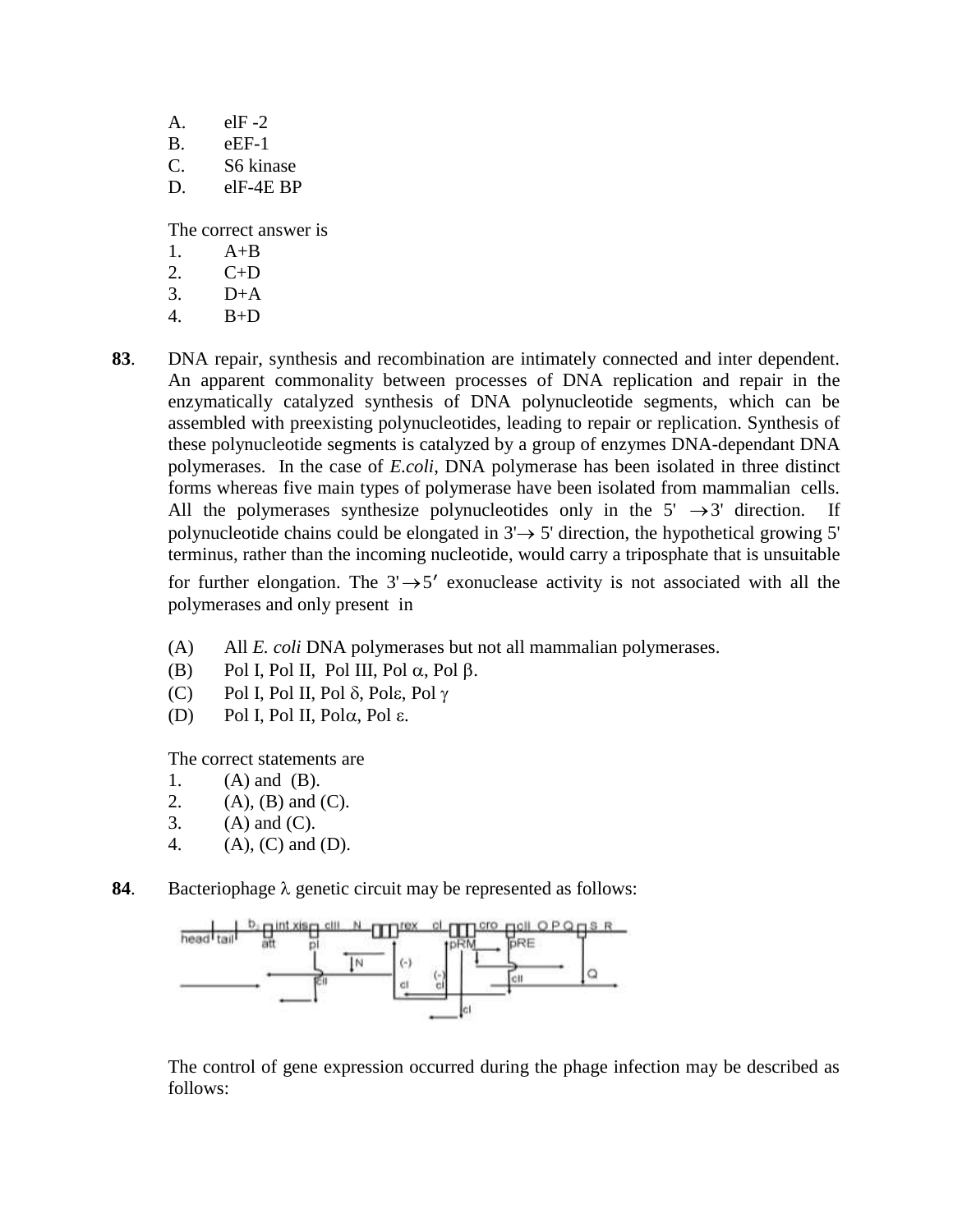- (A) N and Q protein act as antiterminator
- (B) CI acts only as repressor
- (C) CII act as a retroregulator
- (D) CI and CII both act as positive and negative regulator

Which one of the statements are correct?

- 1.  $(A), (B)$  and  $(C)$ .
- 2. (B), (C) and (D).
- 3.  $(A)$  and  $(D)$  only.
- 4. (A), (C) and (D).
- **85**. Rho factor is involved in termination of transcription in prokaryotes. Genetic manipulations indicate that Rho-dependent termination requires the presence of a specific recognition sequence on the newly synthesized RNA upstream of the termination site. The recognition sequence must be on the nascent RNA rather than the DNA, as demonstrated by Rho"s inability to terminate transcription in the presence of pancreatic RNAse. The essential features of this termination site have not been fully elucidated. Construction of synthetic termination sites indicates that it consists of 80 to 100 nts that lack a stable secondary structure and contain multiple regions that are rich in C and poor in G.

Which of the following is/ are suggested by the above observation?

- 1. Rho factor attaches to nascent RNA at its recognition sequence and then migrates along the RNA in the  $5^{1} \rightarrow 3^{1}$  direction until it encounters an RNAP paused at the termination site.
- 2. Rho unwinds the RNA-DNA duplex forming the transcription bubble, thereby releasing the RNA transcript.
- 3. Rho factor attaches to the RNA at its recognition sequence while RNA is in the RNA-DNA hybrid condition.
- 4. There may be other factors and hence Rho factor does not need to unwind the RNA-DNA hybrid to release the transcript.
- **86**. During development and differentiation, there is a dynamic programme of differential expression of sets of genes. In bacteria, phage infections are among the simplest examples of developmental process. Typically, only a subset of the phage genome, offer referred to as immediate early genes, are expressed in the host immediately after phage infection. As time passes, early genes start to be expressed, and the immediate early genes and bacterial genes are turned off. In the final stage of phage infection, the early genes give way to late genes. One of the simplest way it is achieved is through
	- (A) expression of cascade of  $\sigma$  factors
	- (B) expression of new RNA polymerases
	- (C) expression of different holoenzymes
	- (D) expression of different transcription factors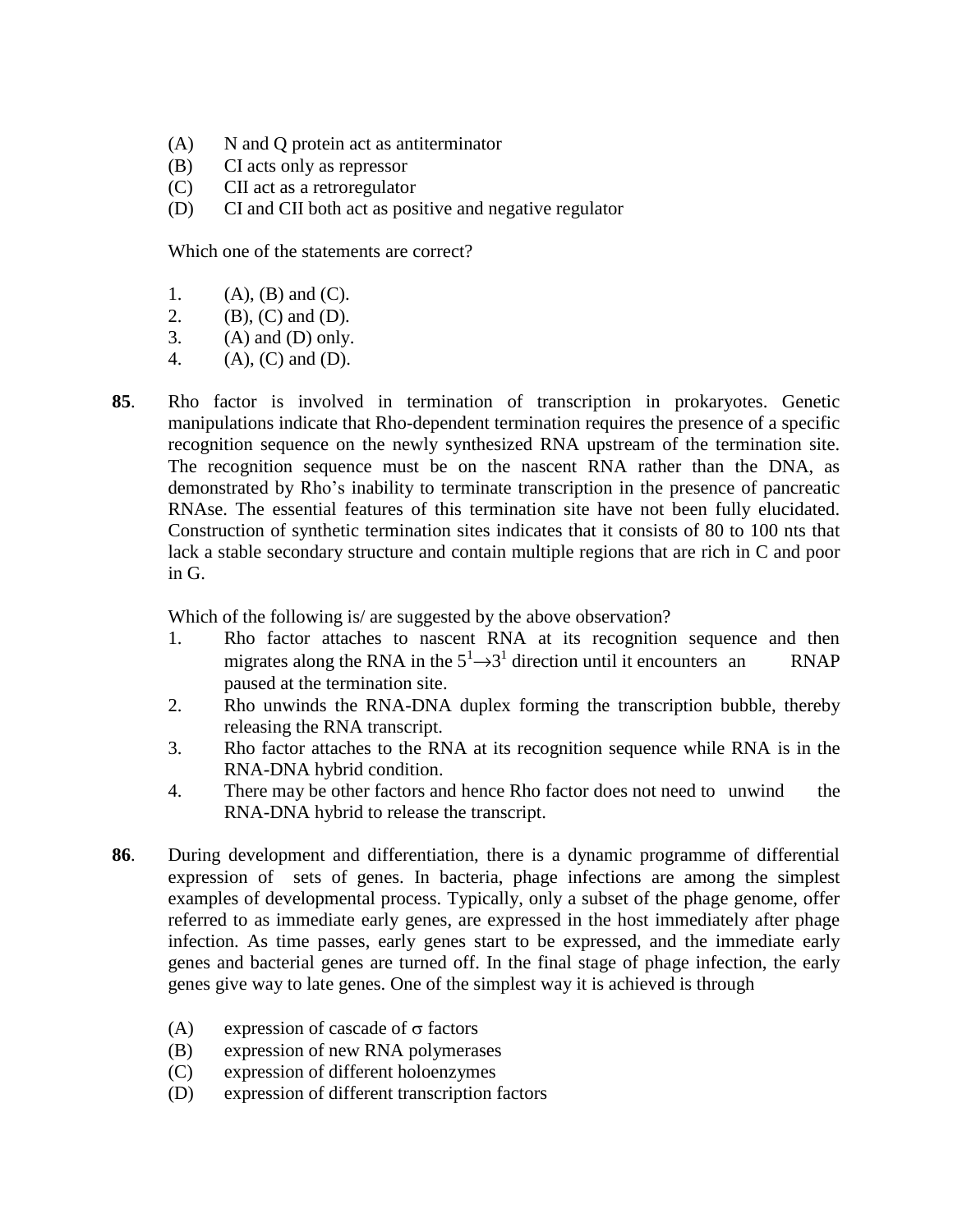The correct reasons are

- 1.  $(A), (D)$ 2.  $(A), (C), (D)$
- 3.  $(A), (B), (D)$
- 4. (A), (B), (C)
- **87**. Polyclonal antibodies are raised against bovine serum albumin in rabbit. Subsequently IgG in the antiserum is purified and digested with either pepsin or papain. Out of the following possibilities, which one is correct?
	- 1. Pepsin-digested antibodies cannot precipitate the antigen
	- 2. Papain-digested antibodies cannot precipitate the antigen
	- 3. Pepsin digestion will produce two Fab molecules
	- 4. Pepsin-digested antibodies will lose all interchain disulfide bonds
- **88.** Two protein kinases,  $K_1$  and  $K_2$  function sequentially in regulating intracellular pathway in response to extracellular signal. The following observations are made:
	- (i) Response is observed even in the absence of extracellular signal when a mutation permanently activates  $K_1$ .
	- (ii) Response is observed even in the absence of extracellular signal when  $K_1$  contains an activating mutation and  $K_2$  with inactivating mutation.
	- (iii) No response in the cells is detected even in the presence of extracellular signal when both kinases are inactivated by mutation.

Which one of the following is correct?

- 1.  $K_1$  activates  $K_2$
- 2.  $K_2$  activates  $K_1$
- 3.  $K_1$  inhibits  $K_2$
- 4.  $K_2$  inhibits  $K_1$
- **89**. Conversion of proto-oncogene to oncogene may involve the following processes:
	- A mutation in coding sequence
	- B gene amplification
	- C chromosome rearrangement
	- D mutation in non-coding sequence

Which one is appropriate?

- 1. A, B and C
- 2. B, C and D
- 3. A, C and D
- 4. All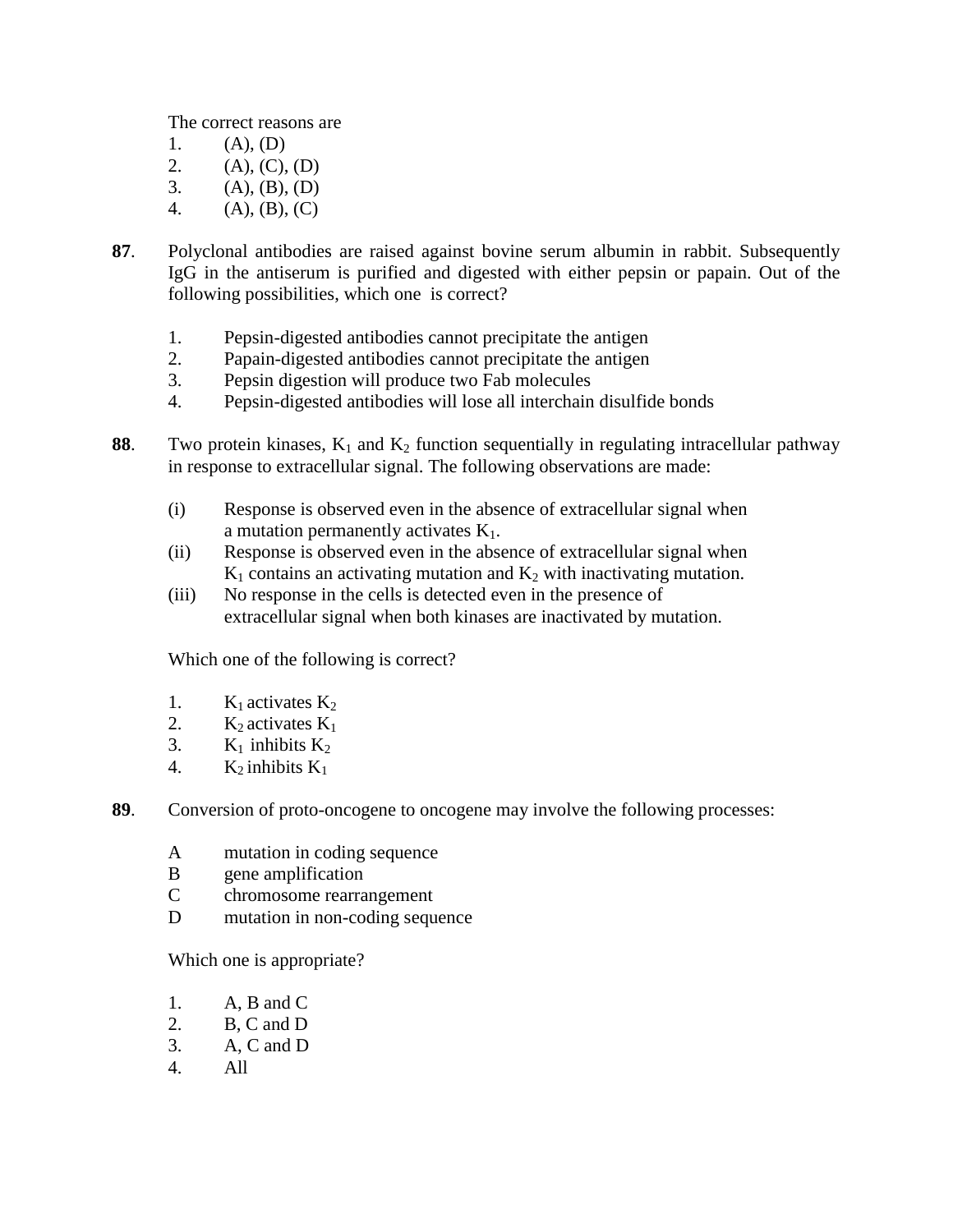- **90**. Opsonisation of a bacterium is a process by which specific antibody binds with the surface molecule of the bacteria. In an experimental condition, macrophage were infected with either WT: Mycobacteria or with opsonised: Mycobacteria for 2 hrs at 37°C. Subsequently, cells were washed and further incubated for  $24$  hrs at  $37^{\circ}$ C. Finally, bacterial load in macrophages were determined by colony forming unit (CFU). Which of the following observation is true?
	- 1. WT:Mycobacteria inhibits its transport to the lysosomes and survive in macrophages.
	- 2. Opsonised: Mycobacteria inhibits its transport to the lysosomes and survive in macrophages.
	- 3. WT: Mycobacteria are targeted to the lysosomes and killed in macrophages.
	- 4. Opsonised: Mycobateria are targeted to the lysosomes and survive in macrophages.
- **91.** Which of the following cannot be used for determination of tissue lineage of a given progenitor cell population in an animal?
	- 1. Marking progenitor cells with vital dye.
	- 2. Transplanting equivalent progenitor cells from immunologically distinct but related organism.
	- 3. Marking progenitor cells by genomic recombination coupled with reporter gene expression.
	- 4. Marking progenitor cells by reporter gene expression under the control of a promoter – enhancer element specific for the given progenitor population.
- **92.** During vertebrate limb development, a specialised ectodermal structure, called Apical Ectodermal Ridge (AER), forms at the dorso-ventral ectodermal boundary at the distal tip of the developing limb bud.

The following experimental facts about the AER is available:

- (**A**) FGF 2, 4, and 8 are expressed in the AER
- (**B**) Removal of the AER causes cessation of limb growth
- (**C**) Removal of AER along with implantation of beads soaked in FGF 8 or
- (**D**) FGF 4 or FGF 2 protein rescues the AER removal phenotype and gives rise to normal limb

Which of the following statements cannot be made based on the above facts?

- 1. FGF 2, 4, and 8 are secreted proteins.
- 2. FGF 2, 4, and 8 are necessary and sufficient for AER function
- 3. FGF 2, 4, and 8 are sufficient for AER function
- 4. FGF 2, 4, and 8 have largely redundant functions
- **93.** During fertilization in amphibians, the fusion of egg and sperm plasma is preceeded by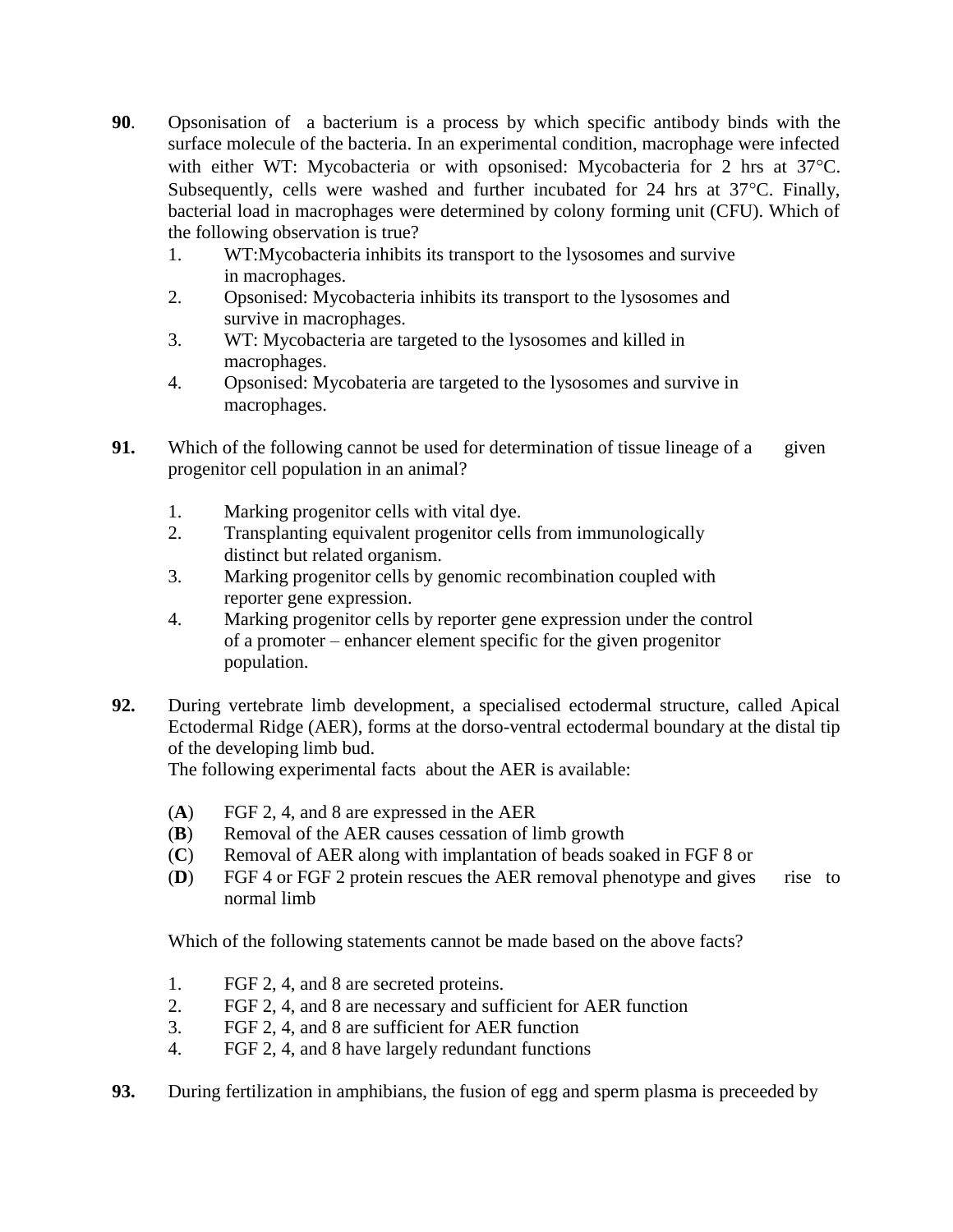- (A) release of enzymatic contents from the acrosomal vesile through exocytosis
- (B) binding and interaction of the sperm to vitelline membrane
- (C) chemoattraction of the sperm to the egg by soluble factors secreted by egg
- (D) passage of sperm through extracellular envelope

Which of the following is the correct sequence?

- 1.  $(A) \rightarrow (B) \rightarrow (C) \rightarrow (D)$
- 2.  $(B) \rightarrow (A) \rightarrow (C) \rightarrow (D)$
- 3.  $(C) \rightarrow (A) \rightarrow (B) \rightarrow (D)$
- 4.  $(C) \rightarrow (B) \rightarrow (A) \rightarrow (D)$
- **94.** In many different contexts of cell differentiation, two distinct cell populations emerge from a uniform cell population. This process is referred to as lateral inhibition. Which one of the following must not be true about lateral inhibition?
	- (A) lateral inhibition results from morphogen action
	- (B) lateral inhibition requires direct cell cell contacts
	- (C) lateral inhibition requires reciprocal signalling between two neighbouring cells
	- (D) lateral inhibition is preceded by stochastic changes in gene expression in two neighbouring cells
	- 1. (D)
	- 2.  $(A)$  and  $(D)$
	- 3. (B) and  $(C)$
	- 4. (A)
- **95.** Which of the following statements is true about dorso-ventral patterning of drosophila embryo?
	- (A) This is dictated by the location of the nurse cells
	- (B) dorsal is the default fate
	- (C) The whole process is regulated by preventing the entry of a transcription factor to the nucleus of dorsal cells
	- (D) Homeobox containing genes play a critical role in this process.
	- 1.  $(A), (B)$  and  $(C)$
	- 2. (A),(B), (C) and (D)
	- $3.$  (A) and (D)
	- 4. (B) and (C)
- **96.** Which of the following is true about amphibian limb regeneration?
	- (A) It requires a minimum number of functional nerves.
	- (B) The blastema of an amputated limb, if transplanted in the trunk region between two existing limbs in a host, will still give rise to a limb.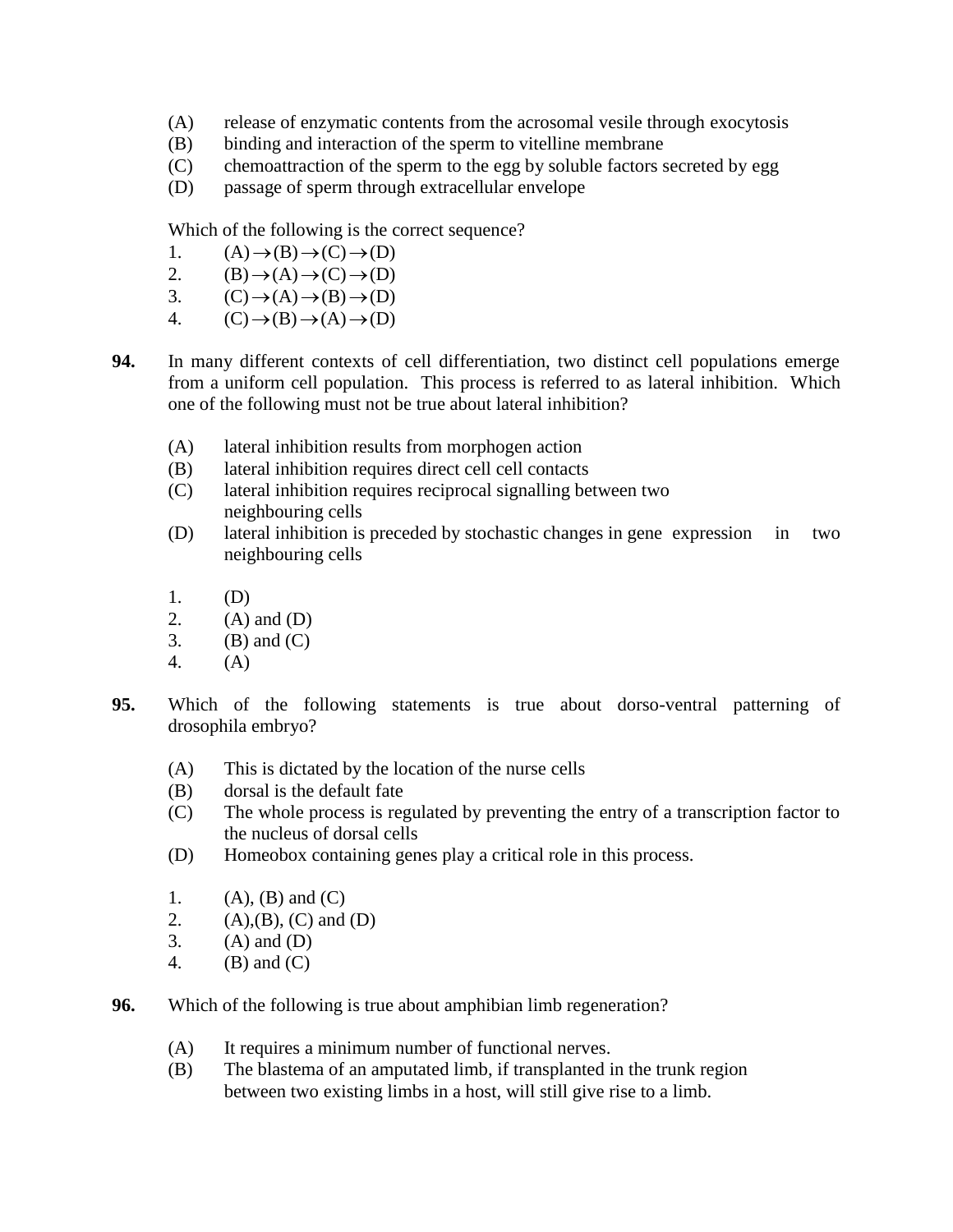- (C) The size of the regenerated limb is often grossly different from the original limb.
- 1. (A)
- 2. (B) and  $(C)$
- 3. (A) and  $(C)$
- 4. (A), (B) and (C)
- **97.** In agamous mutant (flower within flower phenotype) which of the following statements is valid?
	- 1. Class A genes are expressed in the first two whorls, Class B genes are expressed in the second and third whorls and Class C genes are expressed in the third and fourth whorls.
	- 2. Class A genes are **not** expressed. Class B and C genes are expressed in all the whorls.
	- 3. Class A genes are **not** expressed. Class B genes are expressed in the second and the third whorls and Class C genes are expressed in all the whorls.
	- 4. Class A genes are expressed in all the whorls. Class B genes are expressed in the second and the third whorls.
- **98.** Plants grown in greenhouse at 25°C when exposed first to 35°C for 6 hours and subsequently to  $42^{\circ}$ C for 12 hours adapt better to the high temperature (42 $^{\circ}$ C) in comparison to those directly transferred to 42°C for the same duration. What is the phenomenon called and what is its main physiological basis?
	- 1. Acquired thermo-tolerance because of the induction of mutagens resulting into improved stability of all the proteins.
	- 2. Induced thermo-tolerance because of the induction of heat shock proteins.
	- 3. Induced thermo-tolerance because changes in RNA polymerase II resulting in efficient and improved transcription.
	- 4. Acquired thermo-tolerance because of efficient post translational modification of proteins.
- **99.** In which molecule would the radiolabel appear the earliest when wheat and sugar cane leaves are fed with  ${}^{14}CO_2$ ?
	- 1. Wheat malate, sugarcane 3phosphoglycerate.
	- 2. Wheat aspartate, sugarcane malate.
	- 3. Wheat 3phosphoglycerate, sugarcane 3phosphoglycerate.
	- 4. Wheat 3phosphyoglycerate, sugarcane malate.
- **100.** A young dicot seedling (e.g soyabean) is subjected to gravity stimulus by laying it horizontally on a surface the shoot bends upwards and root bends downward. Indicate the reason.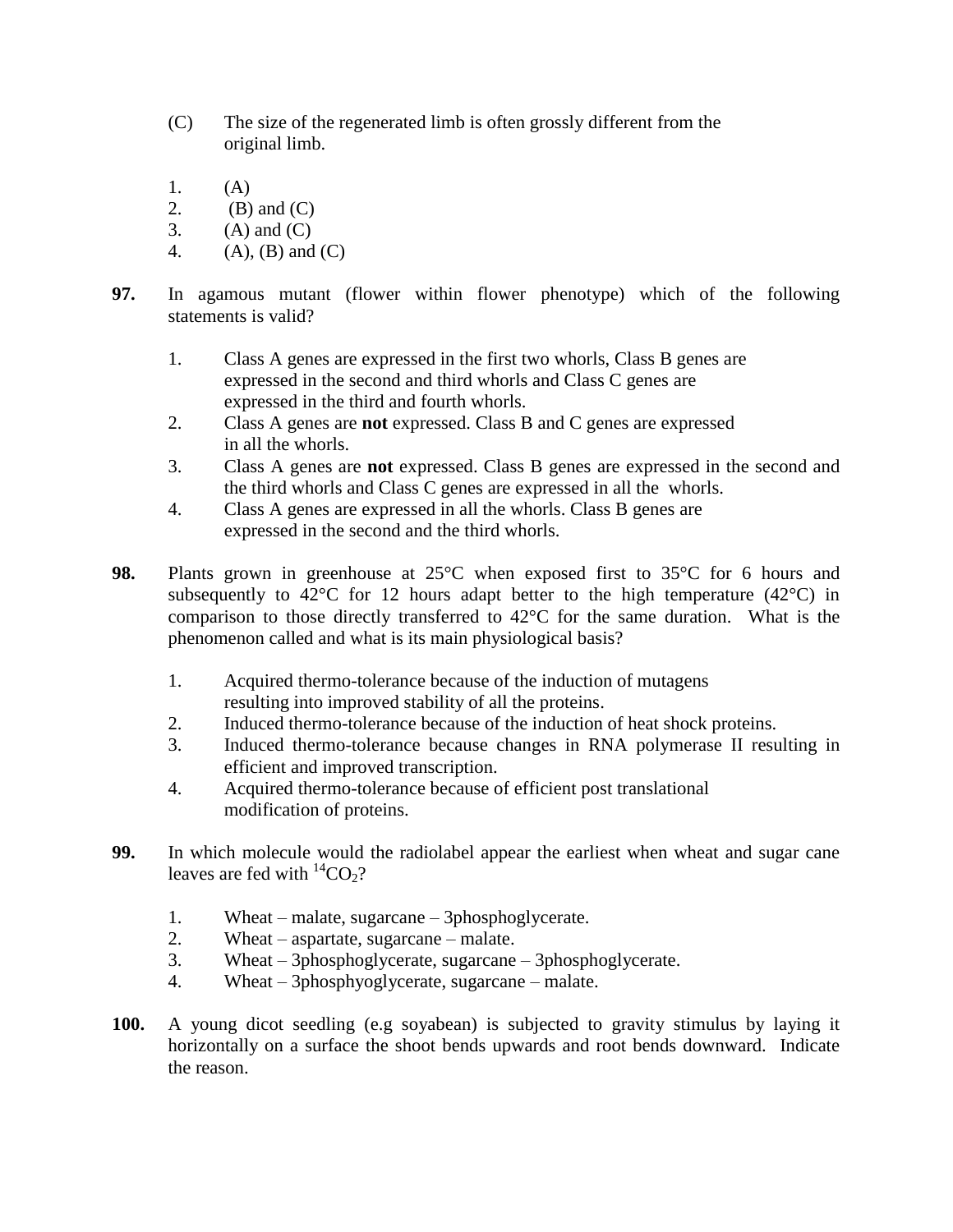- 1. Redistribution of auxin throughout the seedlings is responsible for stimulatory unequal growth in shoots and roots.
- 2. Redistribution of auxin in shoots while cytokinine in roots is responsible for stimulatory unequal growth.
- 3. Redistribution of auxin in roots while cytokinine in shoots is responsible for stimulatory unequal growth.
- 4. Redistribution of cytokinine throughout the seedlings is responsible for stimulatory unequal growth in shoots and roots.
- **101.** Which of the following statements are associated with the process of photorespiration in plants?
	- (A) Photorespiration takes place in only C3 plants.
	- (B) Photorespiration takes place in only C4 plants.
	- (C) Photorespiration takes place in both C3 and C4 plants.
	- (D) Glycolate is oxidized to glyoxylate in the peroxisome.
	- (E) Glycolate is oxidized to glyoxylate in the mitochondira.
	- 1.  $(A)$  and  $(D)$
	- 2.  $(C)$  and  $(D)$
	- 3. (B) and  $(E)$
	- 4. (C) and (E)
- **102**. Aspartate kinase is a key enzyme in the lysine amino-acid biosynthesis in plants. With an objective of increasing the lysine content in maize seeds, maize plants were transformed with *E.coli* aspartate kinase with a strong seed specific plant promoter. Resulting transgenic plants were found to express the transgene; however, the content of lysine did not increase. Which of the following option best explain the possible reason?
	- 1. Bacterial proteins are not stable in plants.
	- 2. Bacterial proteins are not properly folded in plants.
	- 3. Proper post-translational modification did not take place in plants.
	- 4. Lysine causes feed back inhibition of aspartate kinase
- **103**. Electrical stimulation of a nerve bundle maintained at  $37 \pm 1^0C$  showed A, B, C and D peaks (as shown in the diagram) when recorded at a distance of 15 cms from the stimulating site on the same bundle. The same experiment was conducted at significantly lower temperature 15  $\pm$  1<sup>0</sup>C. Which of the following statements is correct?

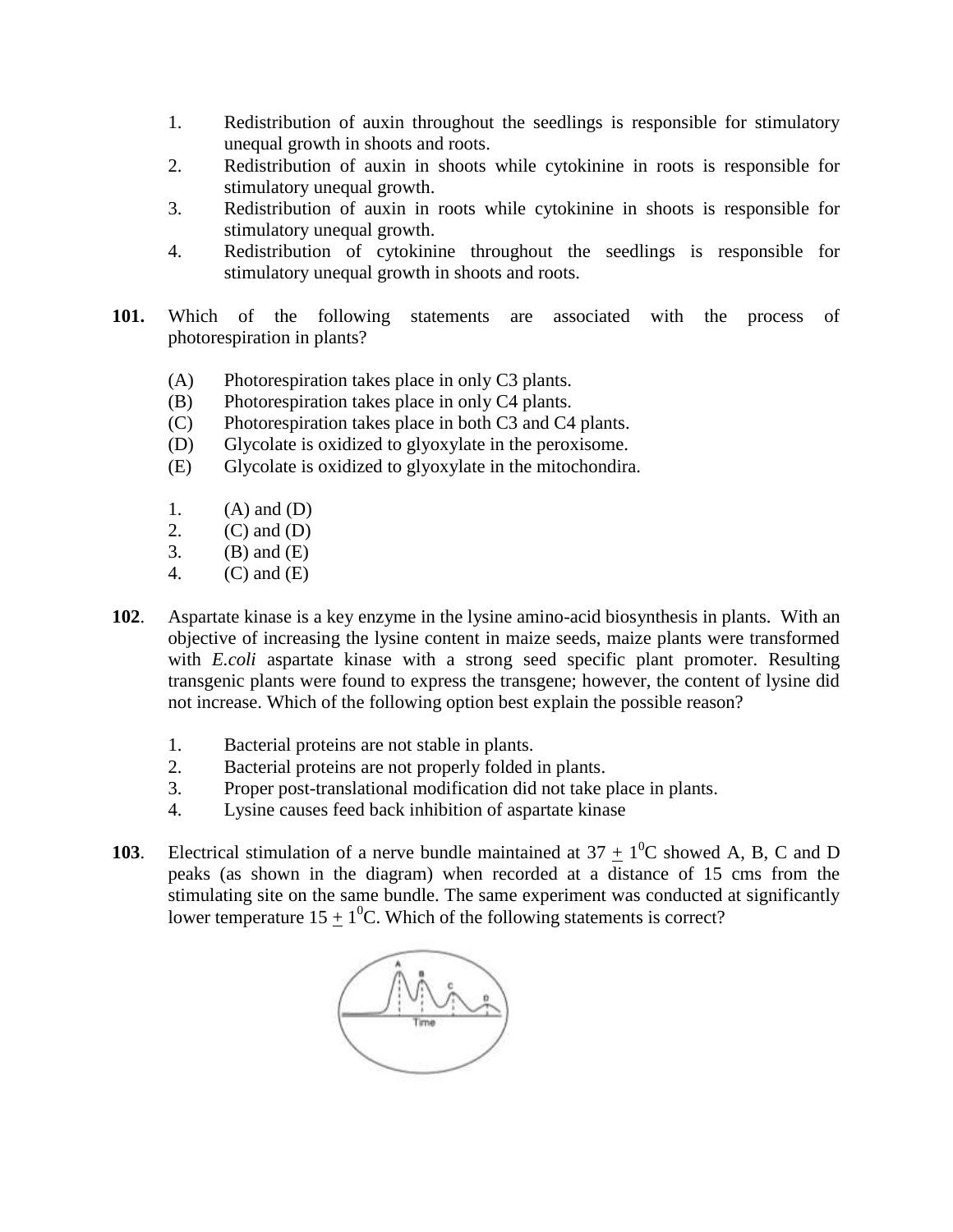Lower temperature would

- 1. not affect the record.
- 2. not show A, but would show B, C and D peaks.
- 3. not show peak D and may not show C, but would show A and B.
- 4. show all the peaks along with a new peak
- **104**. A response was observed when a specific site in a rat brain was stimulated by passing electrical pulses through indwelling electrode implanted surgically. In another experiment in another rat, a cannula was surgically implanted instead of the electrode and stimulated the area by injecting excitatory neurotransmitter. However, the result of the two experiments did not match. The possibilities of variations in the results could be due to
	- 1. animal variations only.
	- 2. stimulation of cell bodies or nerve fibers only.
	- 3. difference in anatomical brain areas only.
	- 4. variations in all the reasons mentioned in 1, 2 and 3.
- **105**. (A) In an experiment, 2mg of a substance 'A' dissolved in 4.5 ml sterile solvent was injected as a bolus into the femoral vein of an intact frog. It was observed that the frog's heart rate increased significantly.
	- (B) The same solution as in (a) when applied directly on the heart of the same frog after exposing the heart, the heart rate did not change.
	- (C) The same solution as in (a) when injected to an intact cat femoral vein, the heart rate did not change significantly.

From the above observations, which one of the following statements is most likely to be correct?

- 1. Substance 'A' is stimulatory on heart and the effect was inotropic.
- 2. substance 'A' acted in the brain and also might have released other hormones to increase the heart rate.
- 3. substance 'A' could not have acted on the brain but must have induced other substances in the blood to increase the heart rate.
- 4. the increased heart rate was merely due to increased volume of the heart muscles.
- **106**. In a healthy kidney given the following information:
	- (A) Glomerular hydrostatic pressure 75 mm Hg
	- (B) Glomerular capillary colloid osmotic pressure 40 mm Hg
	- (C) Hydrostatic pressure in the Bowman's capsule 20mn Hg

The net filtration pressure will be

- 1. 55mn Hg.
- 2. 15 mn Hg.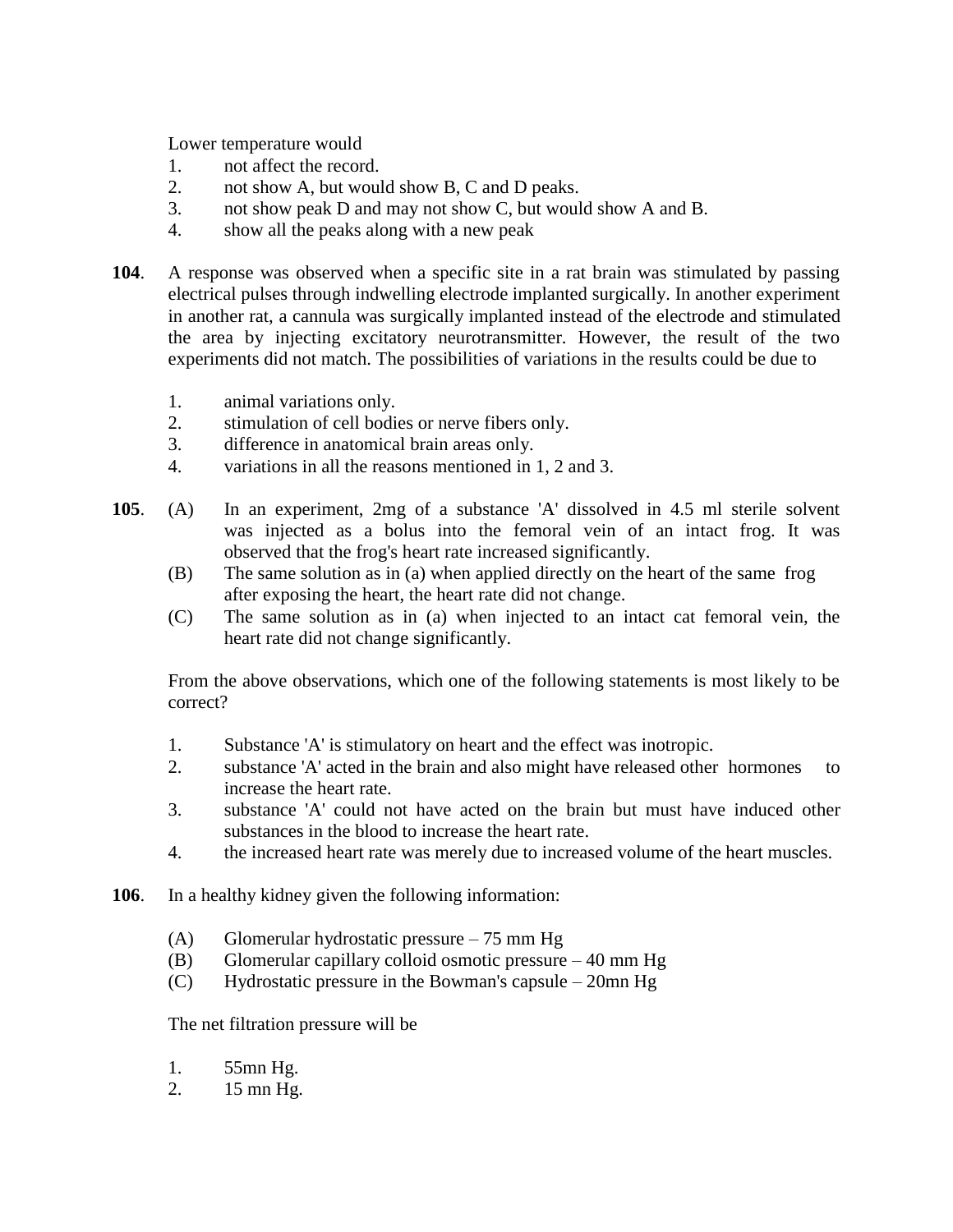- 3. 35 mn Hg.
- 4. 135 mn Hg.
- **107.** Identical limb lead electrocardiograms from three adult subjects taken by the same machine under identical conditions are shown in the figure. The X-Y scales should be considered identical for all three electrocardiograms. Which of the following statements is correct?
	- 1. (a) and (c) are from normal individuals having normal hearts, while (b) shows abnormal atrial repolarization.
	- 2. (a) is normal, (b) ventricular defect while (c) abnormal propagation of electrical waves through atrium only.
	- 3. (a) is normal, (b) atrial depolarization is opposite to that of in a normal heart and (c) shows local damage throughout the ventricle possibly due to previous myocardial infarction.
	- 4. (a) and (c) are from normal individuals, having normal heart, where as (b) is from an individual with abnormal propagation of electrical waves through the ventricle only.
- **108**. Mismatch of blood in parents many result in erythroblastosis fetalis in a new born. Match the correct cause (left column) and usual treatment (right column).

| Commonest cause                        | Used treatment                    |
|----------------------------------------|-----------------------------------|
| A. Mother $Rh(+)$ and father $Rh(-)$   | C. replacement of neonate's blood |
|                                        | with $Rh(-)$ blood.               |
| B. Mother Rh $(-)$ and father Rh $(+)$ | D. replacement of neonate's blood |
|                                        | with $Rh(+)$ blood.               |

- 1. A and C
- 2. A and D
- 3. B and C
- 4. B and D
- **109**. In a haploid organism, the loci A/a and D/d are 8 map units apart. In a cross Ad X aD, what will be the proportion of each of the following progeny classes: (a) Ad (b) Recombinants.
	- 1. 92%, 8%
	- 2. 46%, 8%
	- 3. 92%, 4%
	- 4. 46%, 4%
- **110.** During an experiment, an investigator found that the cell line used are RecA  $^{-/-}$ . What could be the probable finding which led him to such observation?
	- 1. Loss of recombination.
	- 2. Showing aberrant all morphology.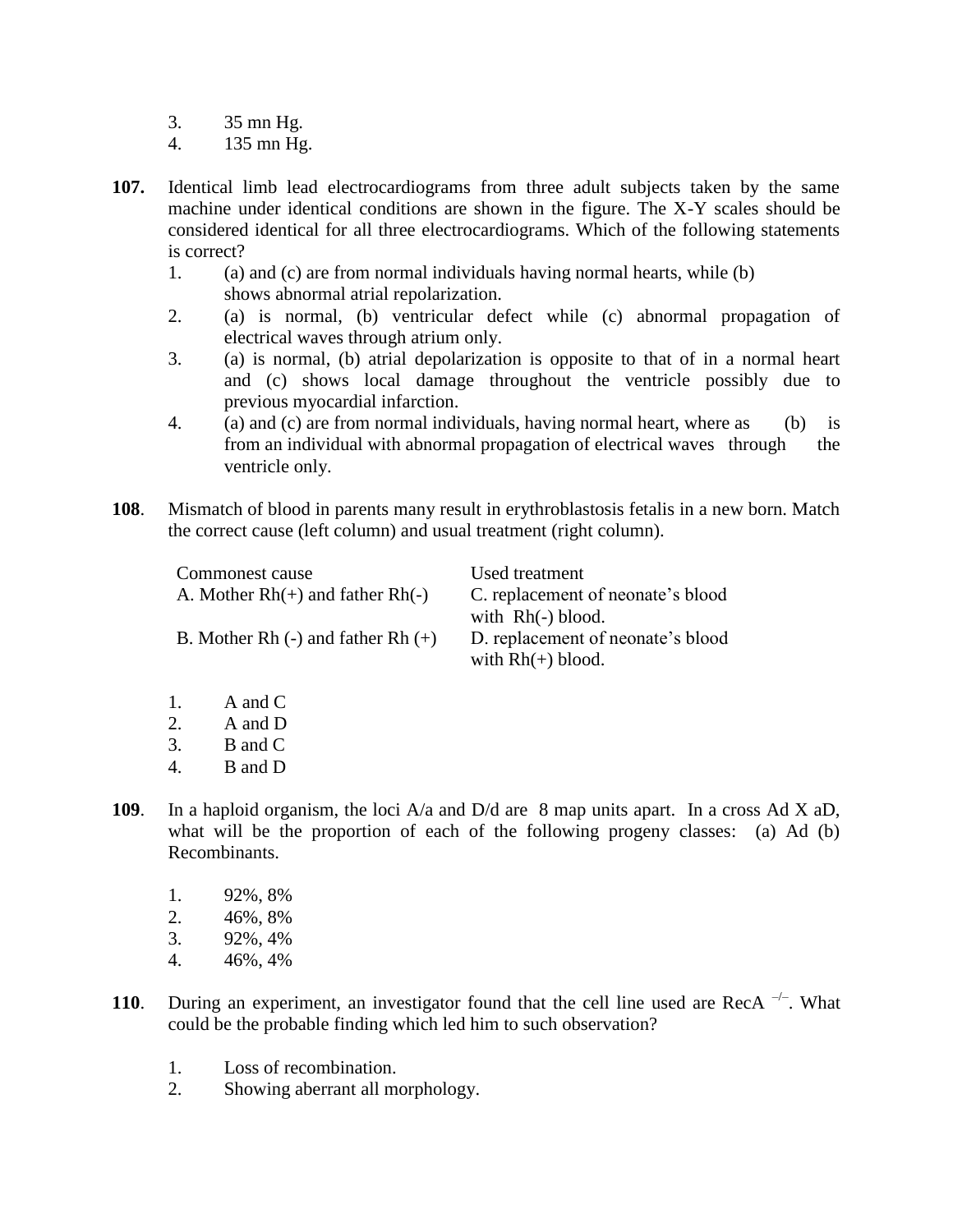- 3. Cells developed phagocytic properly.
- 4. Cells were aggregating.

#### **111.**



Find the pattern of inheritance of the trait showing incomplete penetrance from the figure shown above.

- 1. Autosomal dominant.
- 2. Autosomal recessive.
- 3. Mitochondrial inheritance.
- 4. X-linked recessive.
- **112.** Which of the following assumption support the Hardy-Weinberg Equilibrium?
	- 1. Presence of Natural Selection.
	- 2. Random mating.
	- 3. Genetic Drift.
	- 4. Assortative mating.
- **113**. Which of the following illustrations explain the correct pairing preceeding recombination between a chromosome (ABC $\bullet$ DEFG/ABC $\bullet$ DEFG) and its inverted homologue (ABC $\bullet$ DGFE/ABC $\bullet$ DGFE). The dot in genotype represent the centromere.



**114**. In *E. coli* , four Hfr strains donate the genetic markers shown in the order shown: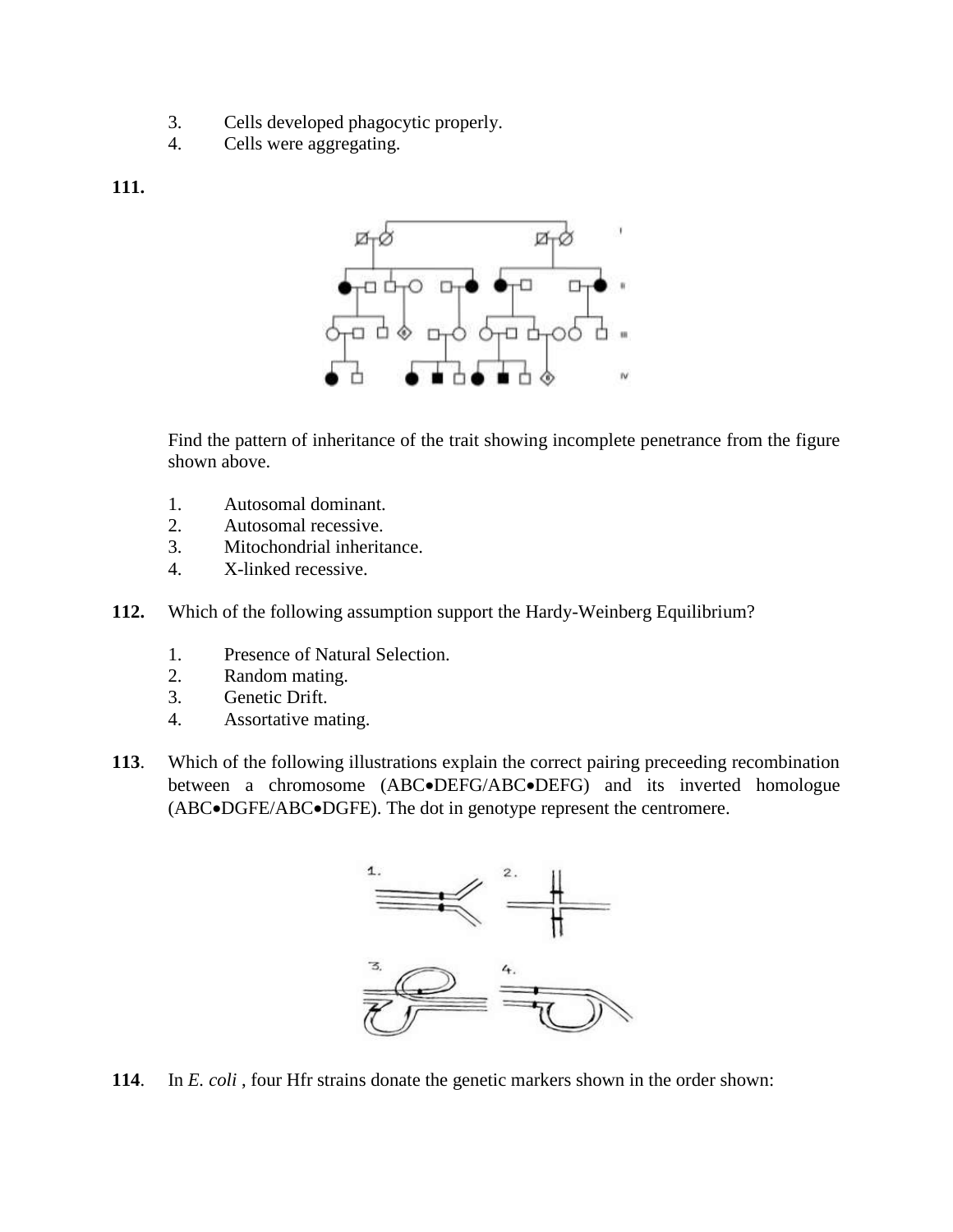| Strain 1: | . F.         |              | к.           | $\left( \right)$ |                   |
|-----------|--------------|--------------|--------------|------------------|-------------------|
| Strain 2: | $\mathbf C$  |              |              | Z                | $\mathbf{\Omega}$ |
| Strain 3: | $\mathbf{p}$ | $\mathbf{D}$ | W.           | $\mathbf{C}$     |                   |
| Strain 4: | P            | - H -        | $\mathbf{L}$ | к.               | $\left( \right)$  |

All the Hfr strains are derived from the same  $F^+$  strain. What is the order of these markers on the circular chromosome of the original *E.coli* F<sup>+</sup> strain?

- 1. K O Z P D F L W C Y A K
- 2. FLKOZPDWCYAF
- 3. F L K O Z A Y C W D P F
- 4. F L K C Y A Z O W D P F
- **115**. In a family, father is homozygous dominant (*AA)* for a gene A and his wife is homozygous for its ressive allele (*aa*) showing albino phenotype. It was surprising that their child showed the albino phenotype. Which of the following phenomenon can explain the phenotype?
	- 1. Nondisjunction
	- 2. Uniparental Disomy
	- 3. Gene conversion
	- 4. All of the above
- **116.** Which of the following characteristic differentiate Eubacteria from Archaebacteria?
	- 1. Circular nature of chromosome.
	- 2. Absence of nuclear membrane.
	- 3. Presence of 70S ribosomes.
	- 4. Presence of murein in cell wall.
- **117**. Tropical semievergreen forests are found in the region having rainfall
	- $1.$   $> 3000$  mm.
	- 2.  $2000 2500$  mm.
	- 3. 1200–2500 mm.
	- 4. 800–1200 mm.
- **118**. Presence of which of the following flora and fauna in Peninsular India is explained by the Satpura hypothesis?
	- 1. Chinese.
	- 2. Malayan.
	- 3. African.
	- 4. Mediterranean.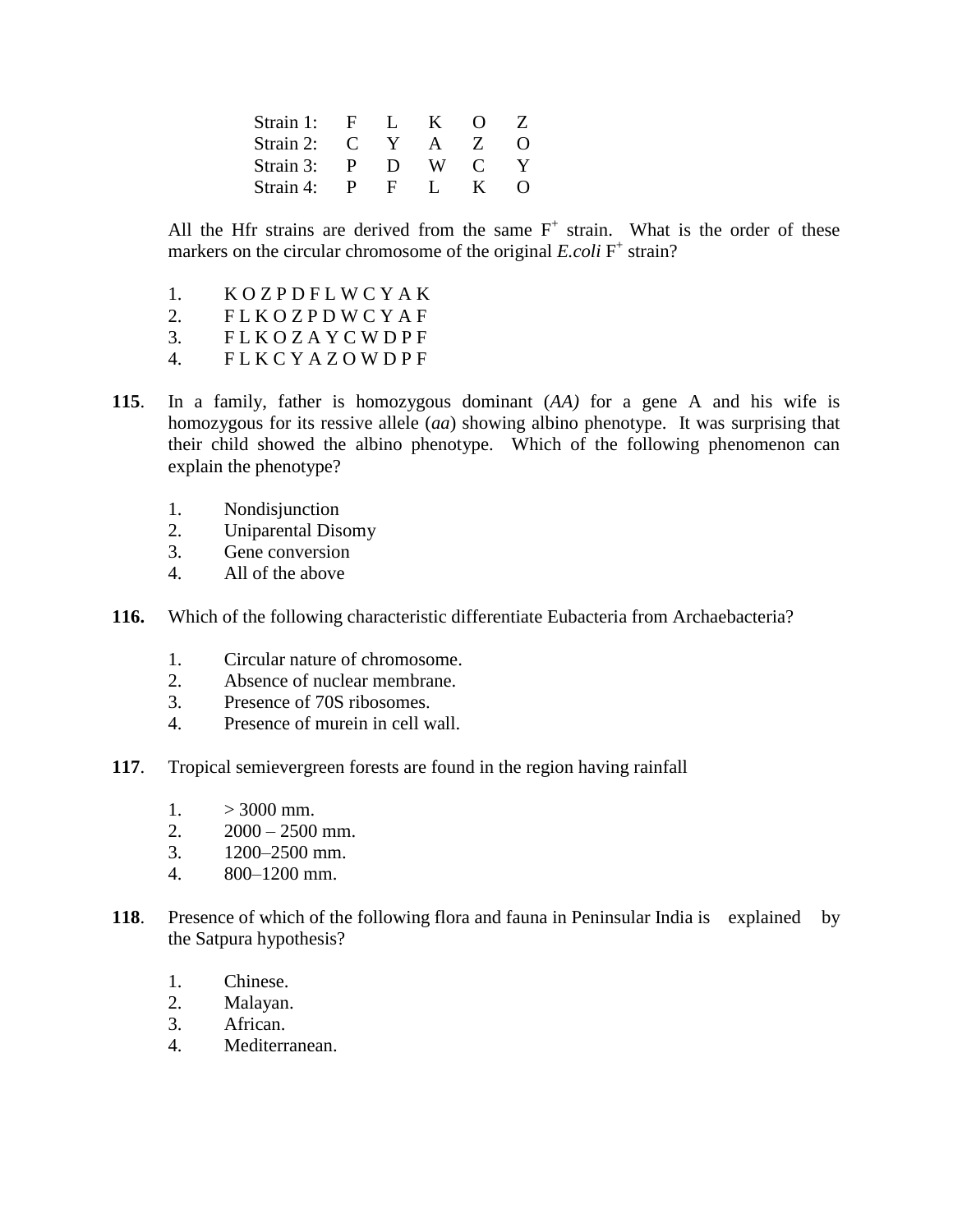**119**. Complete the following sentence using options given below the sentence as a, b, c, d and e.

"Species are critically endangered when it is not endangered but is facing \_\_\_\_\_\_\_\_\_risk of extinction in the wild in the future".

(a) high

- (b) very high
- (c) extremely high
- (d) near
- (e) immediate
- 1. a, a
- 2. b, c
- 3. c, e
- 4. c, d
- **120**. Based on Coefficient of Association table given below, which of the following taxonomic phenogram of relationship is correct?



- **121**. Which one of the following trait set characterizes best a *r* selected species?
	- 1. Usually a type III survivorship curve, short life span and density dependent mortality
	- 2. Usually a type I survivorship curve, short life span and density dependent mortality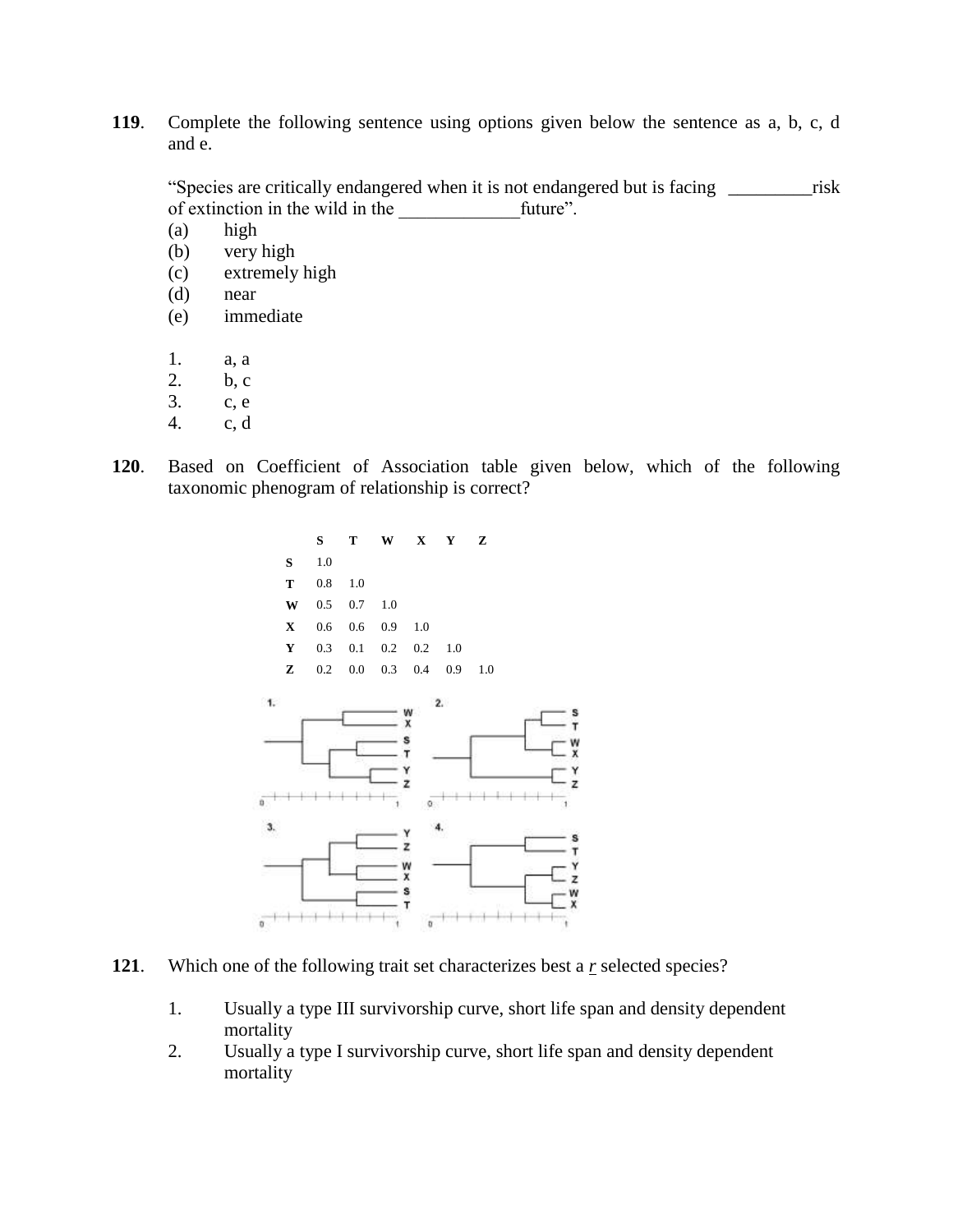- 3. Usually a type I survivorship curve, long life span and density independent mortality
- 4. Usually a type III survivorship curve, short life span and density independent mortality
- **122**. The following graphs show the population growth of two species P and Q, each growing either alone (a) or in the presence of other species (b).



The most important conclusion to be drawn from the graph is

- 1. P and Q are equally competitive.
- 2. In competition, the growth of both species is adversely affected.
- 3. In competition, species P remains unaffected while Q suffers.
- 4. There is no evidence of competitive exclusion.
- **123**. Three important biological parameters generation time, population growth rate (r) and metabolic rate per gram body weight are a function of the organism"s body size. Which of the curves (a) or (b) represents the correct relation of each of the parameters to body size?



- 1. Generation time (a); population growth rate (b); metabolic rate/g bw (a)
- 2. Generation time (a); population growth rate (b); metabolic rate/g bw (b)
- 3. Generation time (b); population growth rate (a); metabolic rate/g bw (a)
- 4. Generation time (b); population growth rate (b), metabolic rate rate/g bw (a)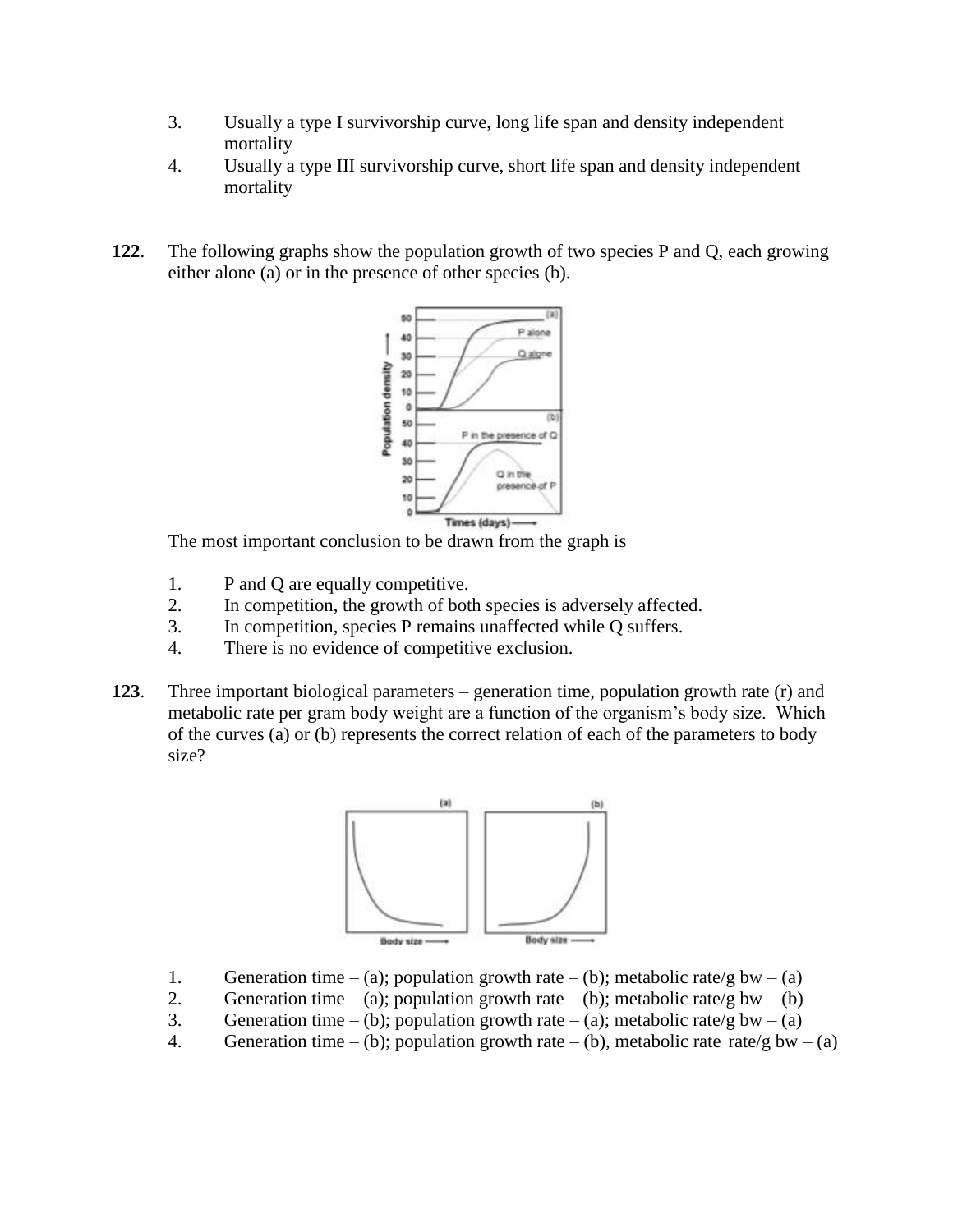- **124**. Nearly 25% of all insect species are known to be herbivores. Yet, in spite of such heavy herbivore pressure, globally green plants tend to persist, contributing to a 'green earth'. Which of the following account for the relative success of green plants?
	- (A) Herbivore insects are inefficient feeders
	- (B) Herbivore insect densities are kept low by predators
	- (C) Plants secrete herbivore-deterrent chemicals
	- 1.  $(B)$  and  $(C)$
	- 2.  $(A)$  only
	- $3.$  (B) and (C)
	- 4. (A), (B) and (C)
- **125**. In the process of nitrification by organisms, the respective bacteria A and B in the following reaction are:

 $NH_4 + 1/2O_2 \xrightarrow{A} NO_2^- + 2H^+ + H_2O$  $NO_2^-$  + 1/2  $O_2 \xrightarrow{B} NO_3$ 

- 1. *Azotobacter, Nitrobacter*
- 2. *Nitrobacter, Azotobacter*
- 3. *Nitrosomonas*, *Nitrobacter*
- 4. *Nitrobacter*, *Nitrosomonas*
- **126**. The flightless birds ostrich, rhea and emu are distributed on different continents. What is the most plausible explanation that is given by an evolutionary biologist for this discontinuous observation?
	- 1. The birds were able to fly earlier, but lost their flight ability later
	- 2. Prehistoric humans transported these birds to different continents
	- 3. The birds, although flightless, may have used drifting logs to cross the ocean and reach other continents
	- 4. All the continents used to be one single supercontinent earlier and the flightless birds were isolated after the break up of the landmass.
- **127**. Inspite of its two-fold cost, sexual reproduction is the most dominant mode of reproduction among the living organisms. Which of the following reasons might account for this?
	- (A) Sexual reproduction generates genetic heterogeneity through recombination
	- (B) Sexual reproduction helps in purging deleterious mutations
	- (C) Sexual reproduction evolved to stay evolutionarily ahead of fast evolving internal parasites.
	- 1.  $(A)$  only
	- 2.  $(A)$  and  $(B)$
	- $3.$  (C) only
	- 4.  $(A), (B)$  and  $(C)$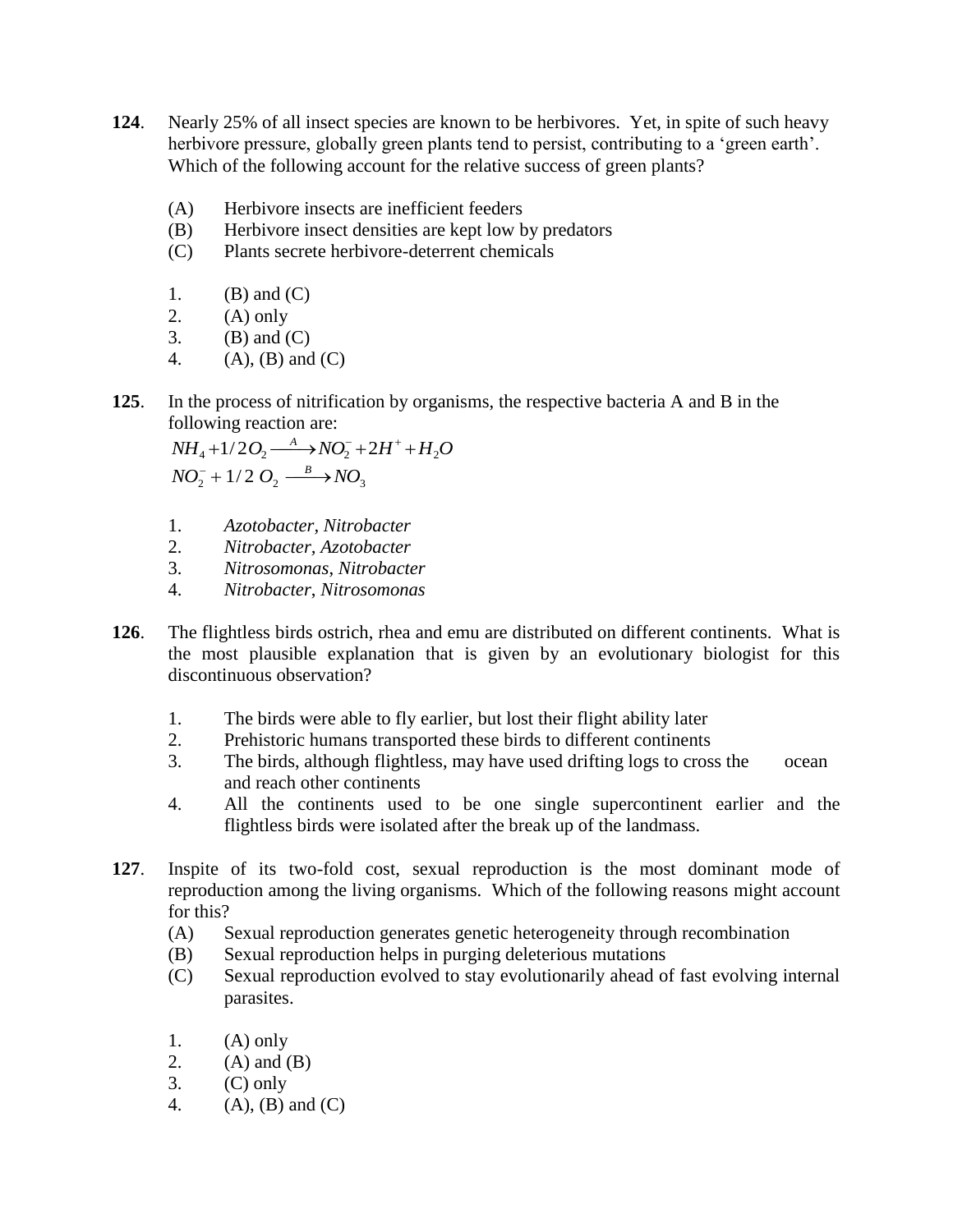**128**. A moth species occurs as two distinct morphs based on wing colour – pale and dark. In the forest there are trees with dark coloured trunks as well as those with light coloured trunks and the moths can rest on either tree. Birds capture the resting moths and eat. In a field experiment, the proportion (%) of dark and pale morphs captured from dark and light trunk trees was recorded.

|                          | Moth morph |      |
|--------------------------|------------|------|
| <b>Tree Trunk Colour</b> | Dark       | Pale |
| Dark                     | 45         | 55   |
| Light                    | 48         | 52   |

The most plausible conclusion to be drawn from the results is

- 1. Natural selection favours dark morphs in forests where trees with dark trunks are dominant.
- 2. Birds can detect dark morphs better than light morphs.
- 3. Pale morphs prefer to rest on light coloured trunks
- 4. Birds detect the moths by cues other than their wing colour.
- **129**. It is found that people with the genetic disease called sickle cell anaemia are resistant to malaria. Which of the following best describes the underlying mechanism?
	- 1. Frequency-dependent selection
	- 2. Superiority of heterozygotes
	- 3. Transient polymorphism
	- 4. Balanced polymorphism
- **130**. In a bird species A, the male alone builds the nest, incubates the eggs and feeds the nestling. In bird species B, it is the female that does all that. In bird species C, both sexes contribute equally to the above activities. In species A and B, the uninvolved partner may fly away and mate again. Which sex among A, B and C is most likely to develop colourful plumage during breeding season?
	- 1. Male in species A and B, both sexes in species C.
	- 2. Female in species A, male in species B and C.
	- 3. Female in species A and B, neither in species C.
	- 4. Female in species A, male in species B, neither in species C.
- **131**. If a given gene in a randomly mating population has three alleles a, b and c in the ratio of 0.5, 0.2 and 0.3 respectively, what is the expected frequency of genotypes ab and bc in the population at equilibrium?
	- 1. 0.1 and 0.06
	- 2. 0.2 and 0.15
	- 3. 0.2 and 0.12
	- 4. 0.04 and 0.09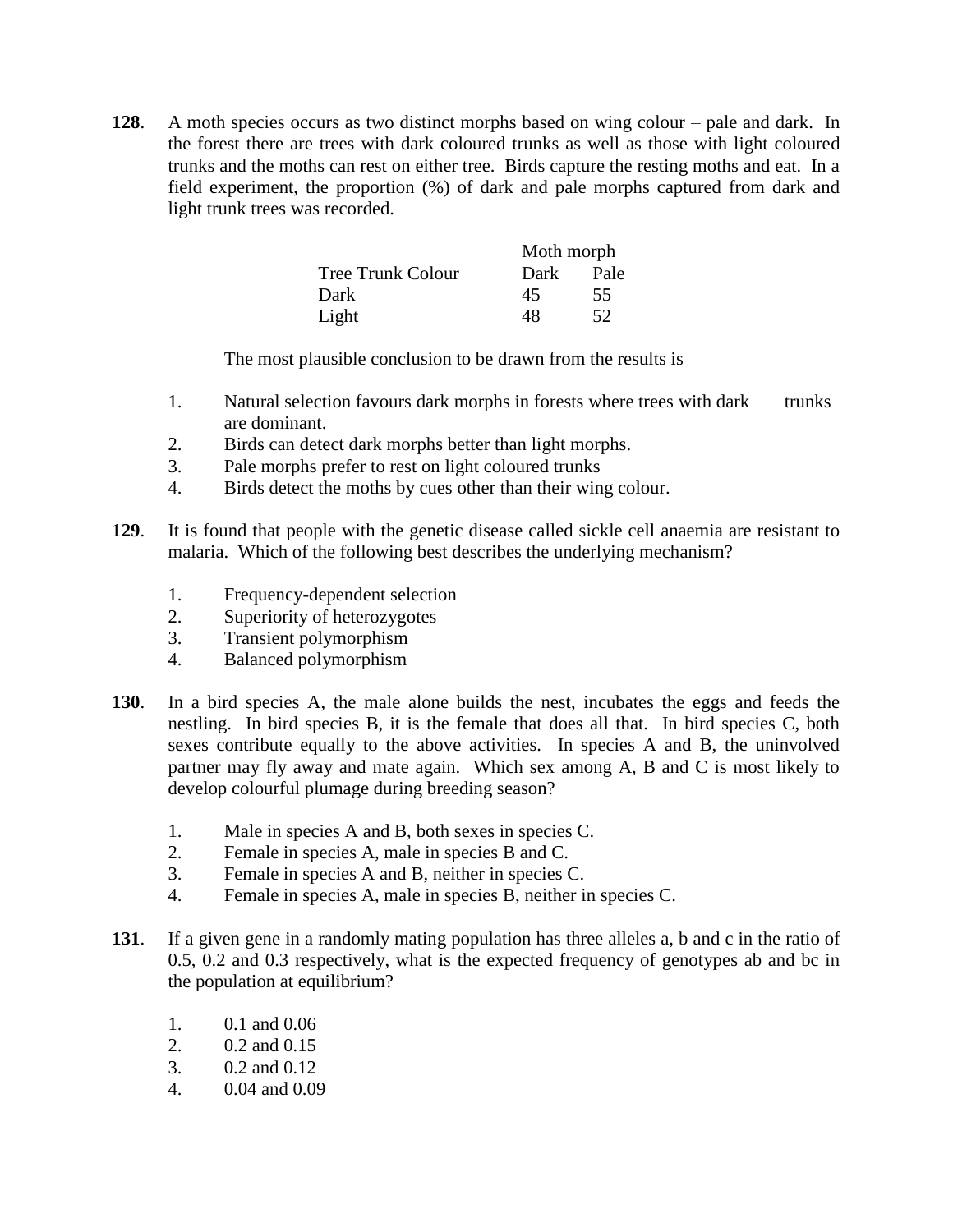**132**. The following table lists some of the enzymes of fungi and bacteria having wide variety of industrial applications, including alcoholic beverages, food, detergents and pharmaceuticals, along with their microbial original

| Enzyme         | Microorganism             |
|----------------|---------------------------|
| A. Amylase     | E. Azotobacter vinelandii |
| B. Asparginase | F. Serratia marcescens    |
| C. Lipase      | G. Aspergillus aureus     |
| D. Pectinase   | H. Aspergillus oryzae     |

The correct combinations are

- 1. A and H
- 2. B and G
- 3. C and E
- 4. D and F
- **133**. Animal cell cultures are frequently used for production of therapeutic proteins. NIH3T3 (a fibroblast cell line) and CHO (Chinese hamster ovarian cell line) are some of the popular cell lines used. Choose the best combination of cell line (for transfection) and starting material for purification of human growth hormone, a secretary protein
	- 1. NIH3T3 cell pellet
	- 2. CHO and cell pellet
	- 3. NIH3T3 and culture medium
	- 4. CHO and culture medium
- **134**. A novel vaccine (against malaria liver stage specific) has been developed by an investigator. This happened to be the parasites unique cell surface protein molecule  $(M_n)$ . This  $M_p$  when injected in mice elicits humoral antibody response  $(I_qG)$  in nature) and can efficiently neutralize sporozoites by inhibiting their binding to the liver cells. Upon a a pre-clinical trial this vaccine failed universally despite a high titre  $I_{g}G$  response. Which one out of the choices below is the correct answer of this failure?
	- 1. The liver cell surface receptor to which  $M_p$  binds is changed.
	- 2. The malaria parasite is successful in changing the epitope in  $M_p$  to which  $I_g$ G binds
	- 3.  $I_g$ G molecules change its binding sites for  $M_p$ .
	- 4. The affinity of  $I_g$  to  $M_p$  epitopes is reduced.
- **135**. Following are some statements about *Agrobacterium* plant interactions
	- (A) *Agrobacterium* transfers a part of its chromosome into plant cell.
	- (B) Agrobacterium transfers a part of one of its plasmid DNA into plant cell.
	- (C) All the virulence genes of *Agrobacterium* are inducible.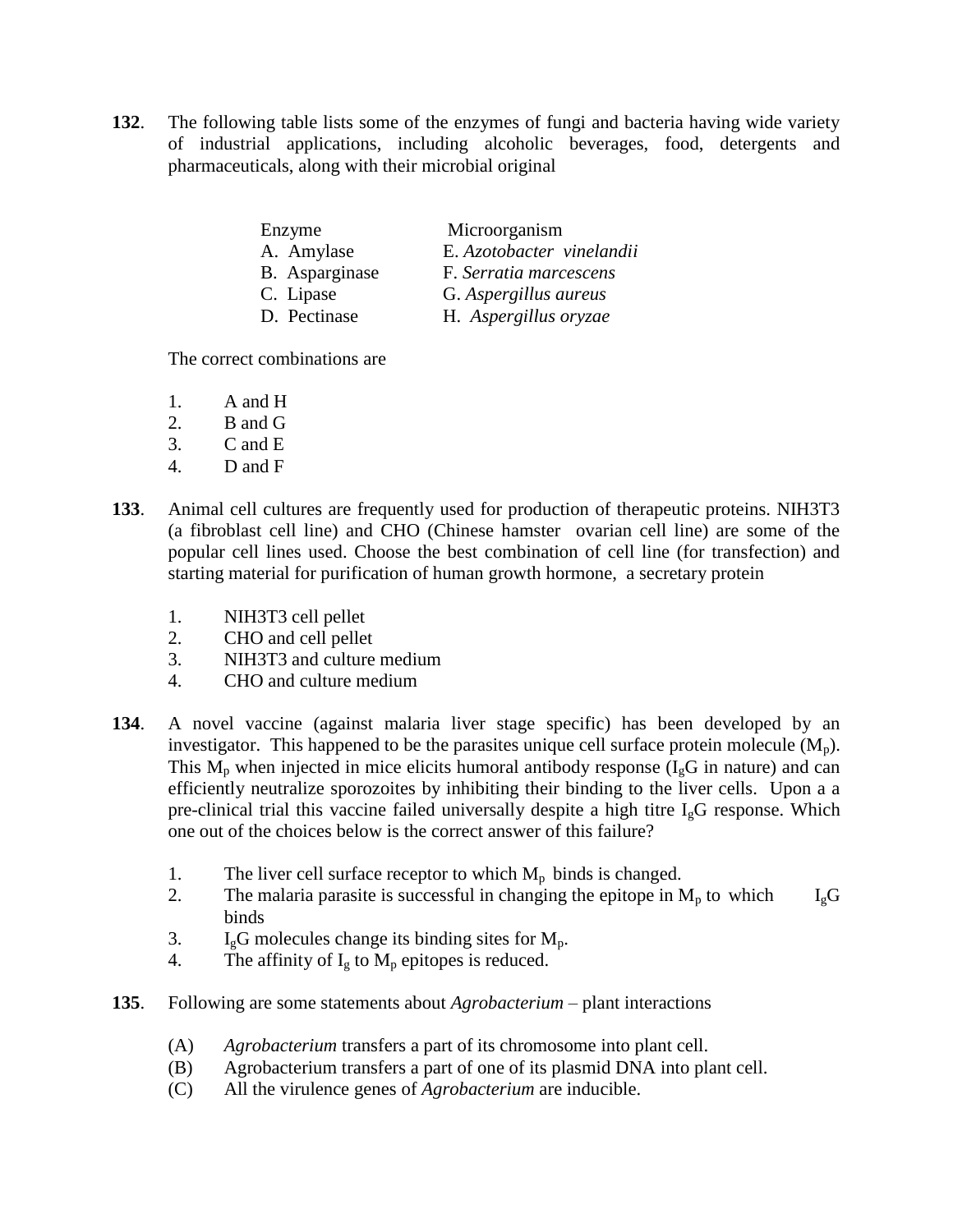- (D) All the virulence genes of *Agrobacterium* are functional only inside the bacterial cells.
- (E) Some of the virulence genes of *Agrobacterium* are inducible.
- (F) Some of the virulence genes of *Agrobacterium* are functional both in bacterial and plant cells.

Which of the following combination of statements is true?

- 1.  $(A), (C)$  and  $(D)$
- 2. (B), (E) and (F)
- 3. (C), (D) and (E)
- 4. (B), (E) and (F)
- **136**. To generate a knock-in or a knock-out mouse, it is essential to use antibiotic selection to select the stem cells that have putatively integrated the construct accurately. Each construct will have 5" homology arm and 3" homology arm to help in homologus recombination. A positive antibiotic selection cassette and a negative antibiotic selection cassette are also used. Negative selection cassette helps in de-selection of nonhomologous recombinant stem cells.

Choose one statement indicated below that reflects the correct position of the negative selection cassette.

- 1. Negative selection cassette is supplied in a separate construct.
- 2. Negative selection cassette is placed between the two homology arms.
- 3. Negative selection cassette is placed 3" to the 3"-homology arm.
- 4. Negative selection cassette is inserted between the promoter Exon I of positive selection cassette.
- **137**. Following are the different ways of obtaining human stem cells-
	- (A) Cells from morula are dispersed and cultured to give rise pluripotent stem cells.
	- (B) Isolated inner cell mass of a blastocyst are cultured and they become pluripotent stem cells.
	- (C) The primordial germ cells from a fetus are collected and cultured, which grow into pluripotent stem cells.
	- (D) Stem cells are collected from adult tissues and grown in specific manner to develop into pluripotent stem cells.

Which of the above cell type(s) is extensively used for somatic cell gene therapy in human?

- 1.  $(A)$  and  $(B)$
- 2.  $(B)$  only
- 3. (B) and  $(D)$
- 4. (D) only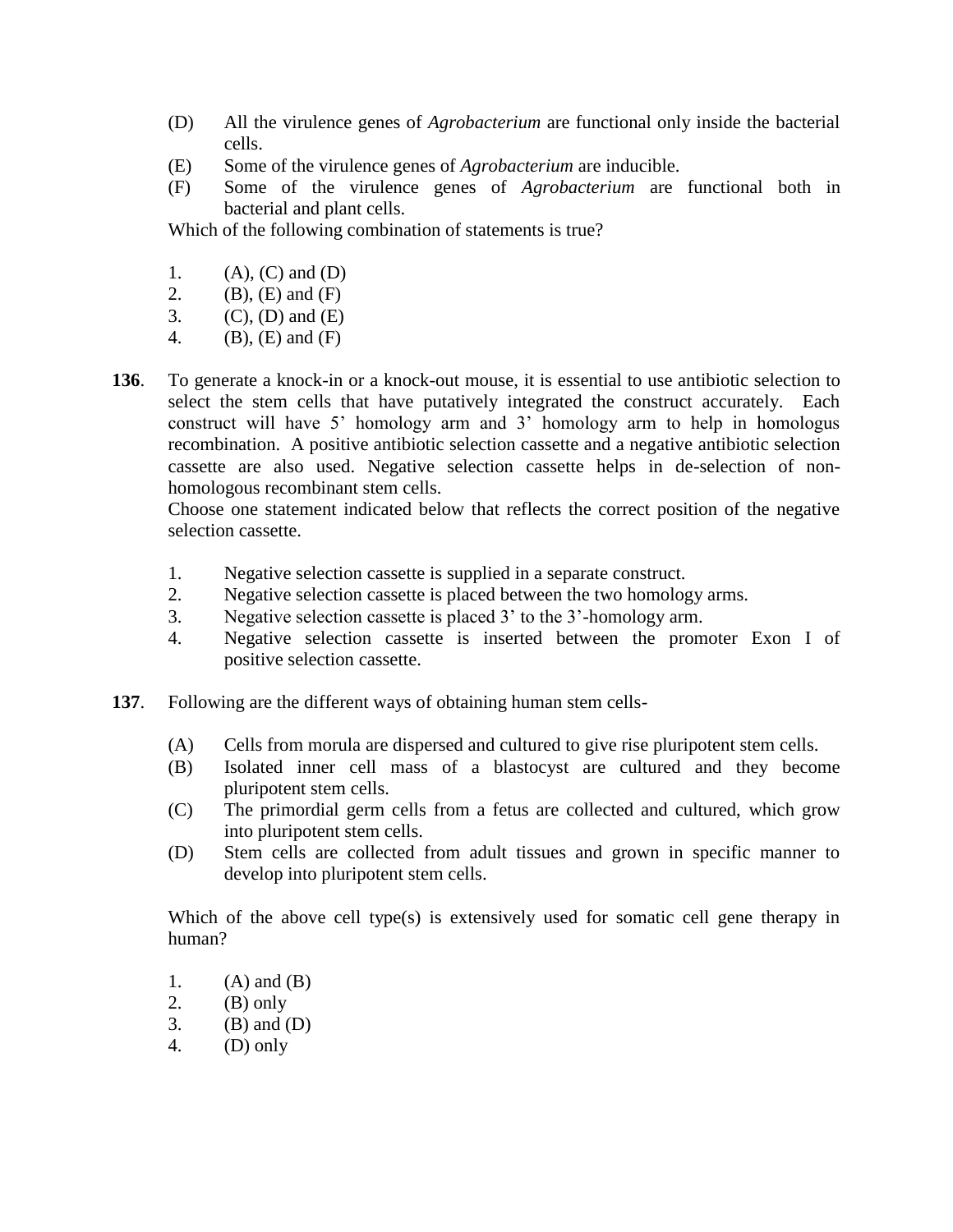- **138.** RFLP and RAPD markers are commonly used in plant breeding and diversity analysis. Which of the following combination of statement about these molecular makers are correct?
	- A. RFLP is co dominant
	- B. RAPD is co dominant
	- C. Both the markers are ubiquitous
	- D. Only RFLP can detect heterozygote
	- E. Only RAPD can detect heterozygote
	- F. RAPD cannot detect allelic variation
	- 1. A, C, D, E
	- 2. B, C,E,F
	- 3. A,C,D,F
	- 4 C,D,E,F
- **139.** Which one of the following indicate steps involved in DNA foot-printing to monitor interaction of DNA with a protein?
	- 1. DNA + protein $\rightarrow$ treat with restriction enzymes  $\rightarrow$  run agarose gel  $\rightarrow$  stain with ethidium bromide and view under UV light.
	- 2. Label one of the DNA strands with a radiolabel ->treat one portion of labelled DNA with the protein of interest followed by reaction with  $DNAse \rightarrow$  treat second portion of DNA with only DNAse. Run both the treated DNA samples on a sequencing gel.
	- 3. Analyze fragments obtained from the experiments described in (2) by MALDI mass spectrometry.
	- 4. DNA + protein  $\rightarrow$  treat with DNAse followed by restriction enzymes. Run the sample on SDS page and visualize by commassie blue staining.
- **140.** A student is asked to isolate and purify various subcellular organelles from a liver cell sample. Following sucrose density gradient centrifugation technique, and taking utmost care mitochondrial fraction is found to be contaminated with nuclear fraction. Which technique out of the choices given below should be appropriate to obtain a clean mitochondrial fraction?
	- 1. Gel filtration
	- 2. Percoll density gradient
	- 3. Immuno-magnetic separation
	- 4. Pulse field electrophoresis
- **141.** During receptor-mediated endocytosis, ligand first binds with cell surface receptor, then traffic through Rab5 positive early endosomal compartment. Finally, it moves to the Lamp1 positive lysosomes via Rab7 positive late compartment. In order to understand the trafficking of ligand A in epithelia cells, cells were allowed to internalize ligand A for various period of times at 37°C. Finally, cells were stained with anti-ligand antibody and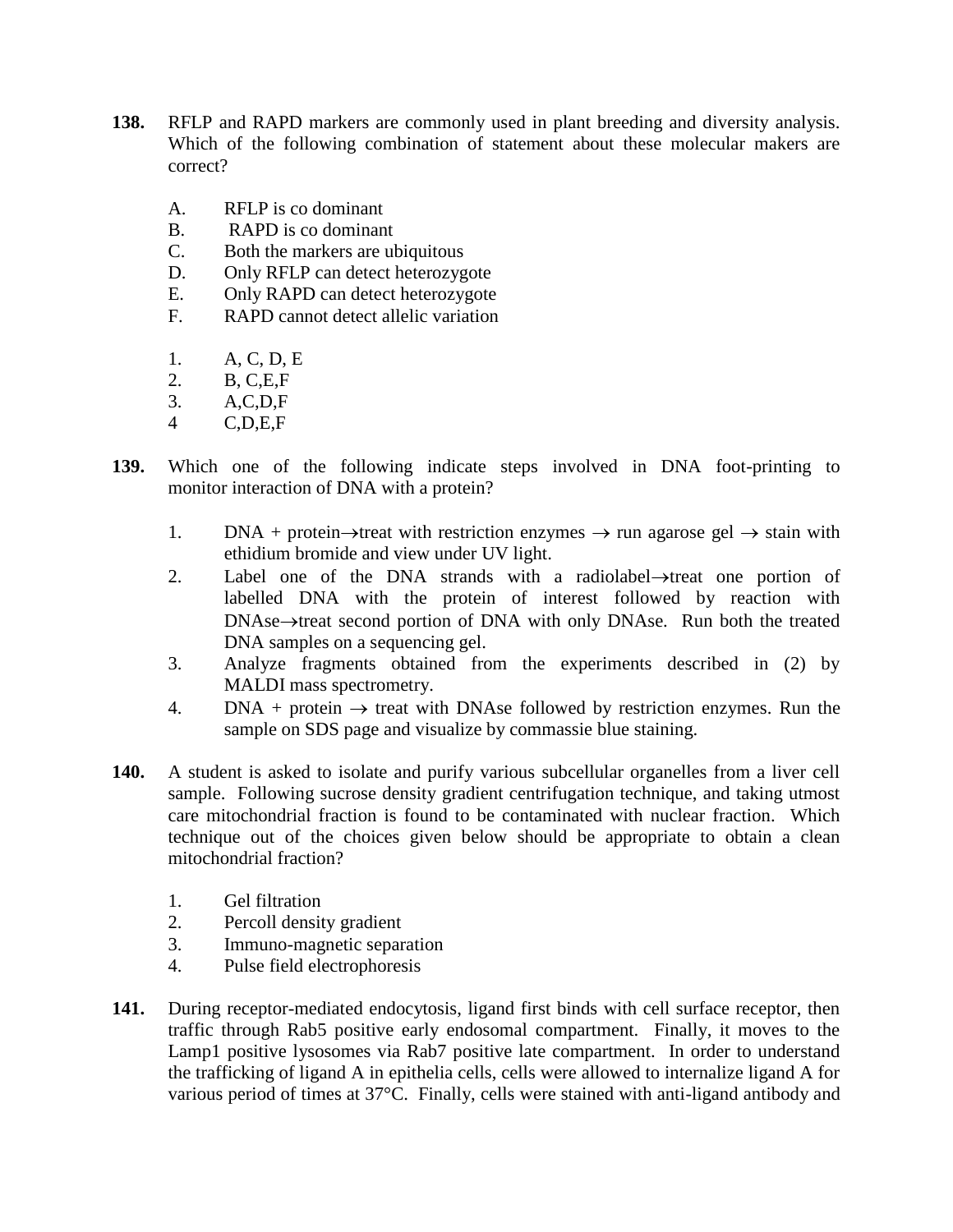probed with secondary antibody labelled with Alexa-Red fluorescence dye. Same cells were also co-stained with anti-Rab5, anti-Rab 7 or anti-Lamp1 antibody and probed with appropriate secondary antibody labelled with Alexa-green fluorescence dyes. Cells were viewed in confocal microscope and observations are (I) 5 min internalize ligand (Red) in cells are colocalize with anti Rab5 antibody but not with anti-Lamp1 antibody and (II) 90 min internalized ligand are colocalized with anti-Lamp1 antibody but not with anti-Rab5 antibody. The following conclusions could be arrived at from the above observations.

- (A) Ligand A travels to early endosomal compartment by 5 min.
- (B) Ligand A travels to early endosomal compartment by about 90 min.
- (C) Ligand A travels to lysozome by about 5 min.
- (D) Ligand A travels to early endosome by about 90 min.

Identify the correct inferences.

- 1.  $(A)$  and  $(B)$
- 2. (B) and (D)
- 3. (C) and (D)
- 4. (D) and (C)
- **142.** The values of molar absorption coefficient  $(\epsilon)$  of Trp and Tyr at 240 nm and 280 nm are the following:

Wavelenght (nm) 240 280  $E_{\text{Tyr}}$   $(\text{M}^{-1} \text{ cm}^{-1})$ 11,300 1,500  $\varepsilon$  Trp  $(M^{-1} \text{ cm}^{-1})$ 1,960 5,380

A 10-mg sample of a protein is hydrolyzed to its constituent amino acids and diluted to 100 ml. The absorption of this solution in a 1-cm path length, is 0.717 at 240 nm and 0.239 at 280nm. The estimated content of Trp and Tyr in  $\mu$ mol / g protein respectively are

- 1. 586 and 28.1.
- 2. 58.6 and 281.
- 3. 586 and 281.
- 4. 58.6 and 28.1.
- **143.** The structure of a protein is known from X-ray diffraction studies which gave 30%  $\alpha$ helix,  $50\%$   $\beta$ -sheet and  $20\%$  random coil. Circular dichroism (CD) measurements gave 50%  $\alpha$ -helix, 40%  $\beta$ -sheet and 10% random coil. What could not be a possible explanation for these observations.
	- 1. Protein structure in the crystal is different from that in the solution.
	- 2. CD analysis for structural components is not appropriate for this protein.
	- 3. Contributions from other chromophores also contribute to the CD spectrum of the protein
	- 4. Protein contains high content of disulphide bonds.